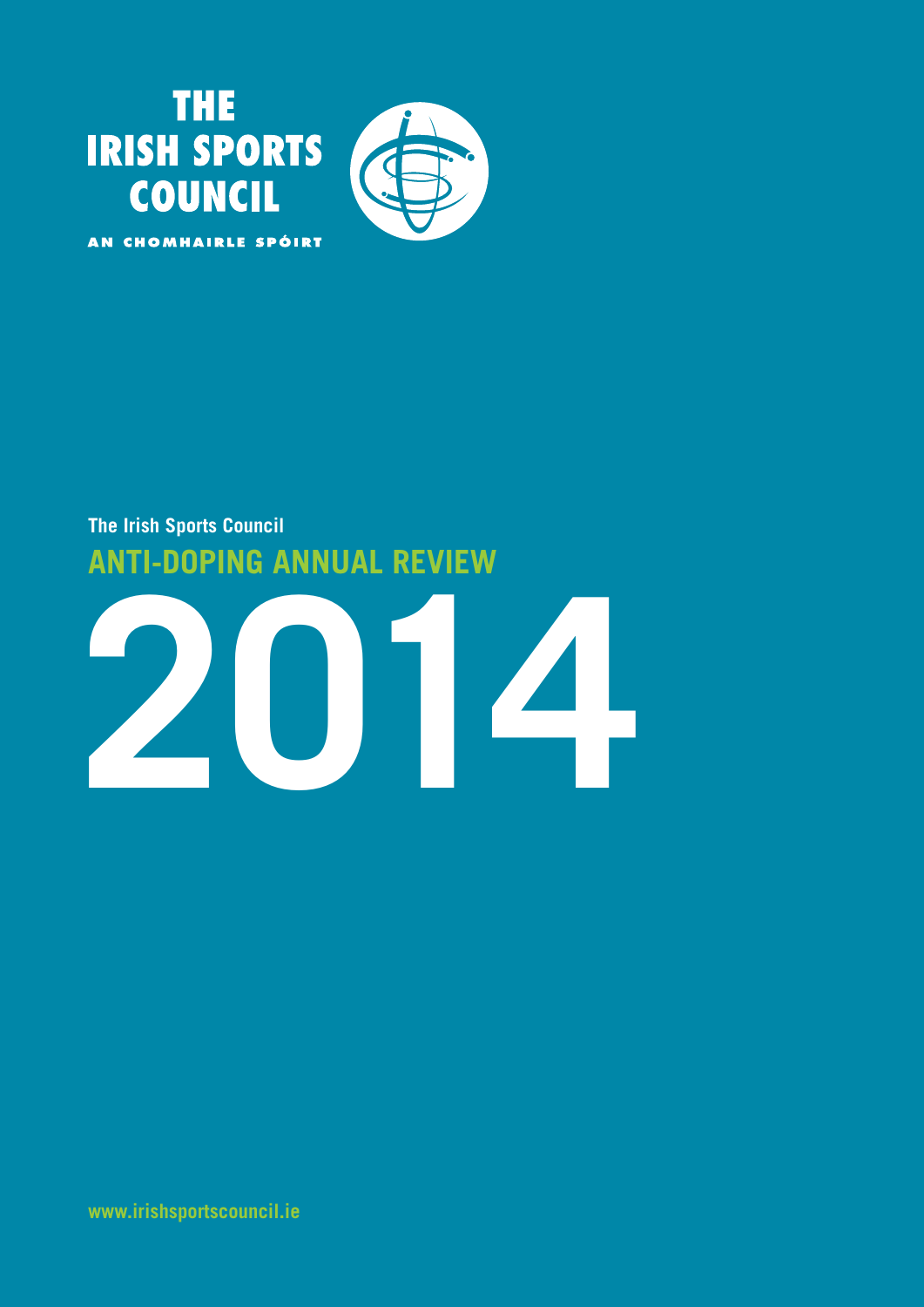## **STAFF**

**Dr. Úna May**  Director of Ethics and Participation in Sport

**Ms. Siobhan Leonard** Anti-Doping Manager

**Ms. Rachel Maguire**  Anti-Doping Education and Research Executive (January 2014 to present)

VARIDI SAATE

**Ms. Cólleen Devine** Anti-Doping Executive

w

**Ms. Melissa Cumiskey** Anti-Doping Executive

**Ms. Kathryn Gallagher**  Anti-Doping Executive (February 2014 to present)

**IRISH SPORTS COUNCIL**

Top Floor, Block A West End Office Park Blanchardstown Dublin 15 Ireland

**Phone** +353-1-860 8800 **Website** www.irishsportscouncil.ie/antidoping **Email** antidoping@irishsportscouncil.ie

**2** Anti-doping Annual Review 2014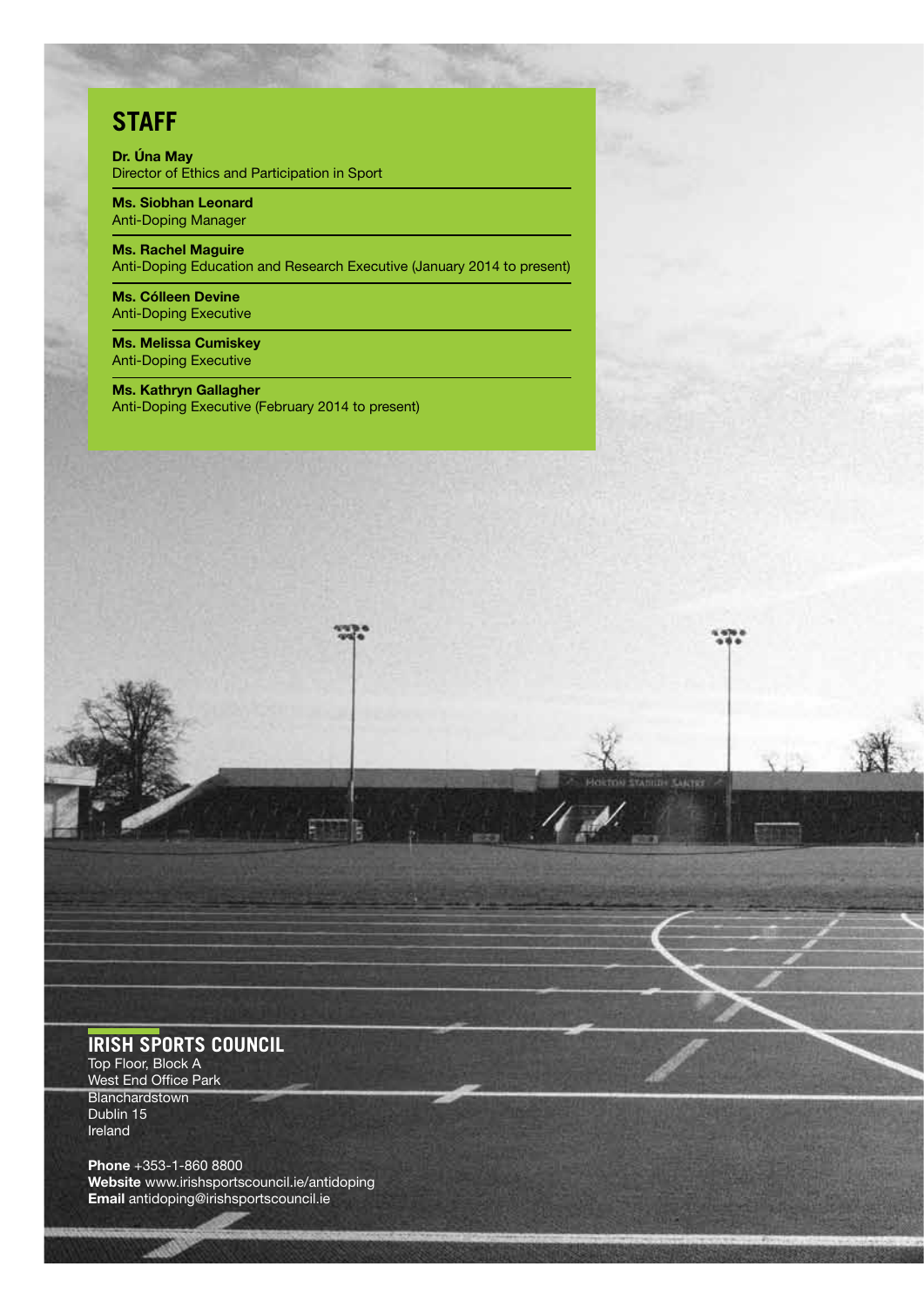## **CONTENTS**

| 02 | <b>INTRODUCTION</b>                |
|----|------------------------------------|
| 04 | <b>FOREWORD</b>                    |
| 05 | <b>BACKGROUND</b>                  |
| 09 | <b>TESTING</b>                     |
| 16 | EDUCATION AND RESEARCH             |
| 20 | ADMINISTRATION HIGHLIGHTS FOR 2014 |
| 23 | INTERNATIONAL HIGHLIGHTS FOR 2014  |
| 24 | THE YEAR AHEAD                     |
| 25 | <b>APPENDIX</b>                    |

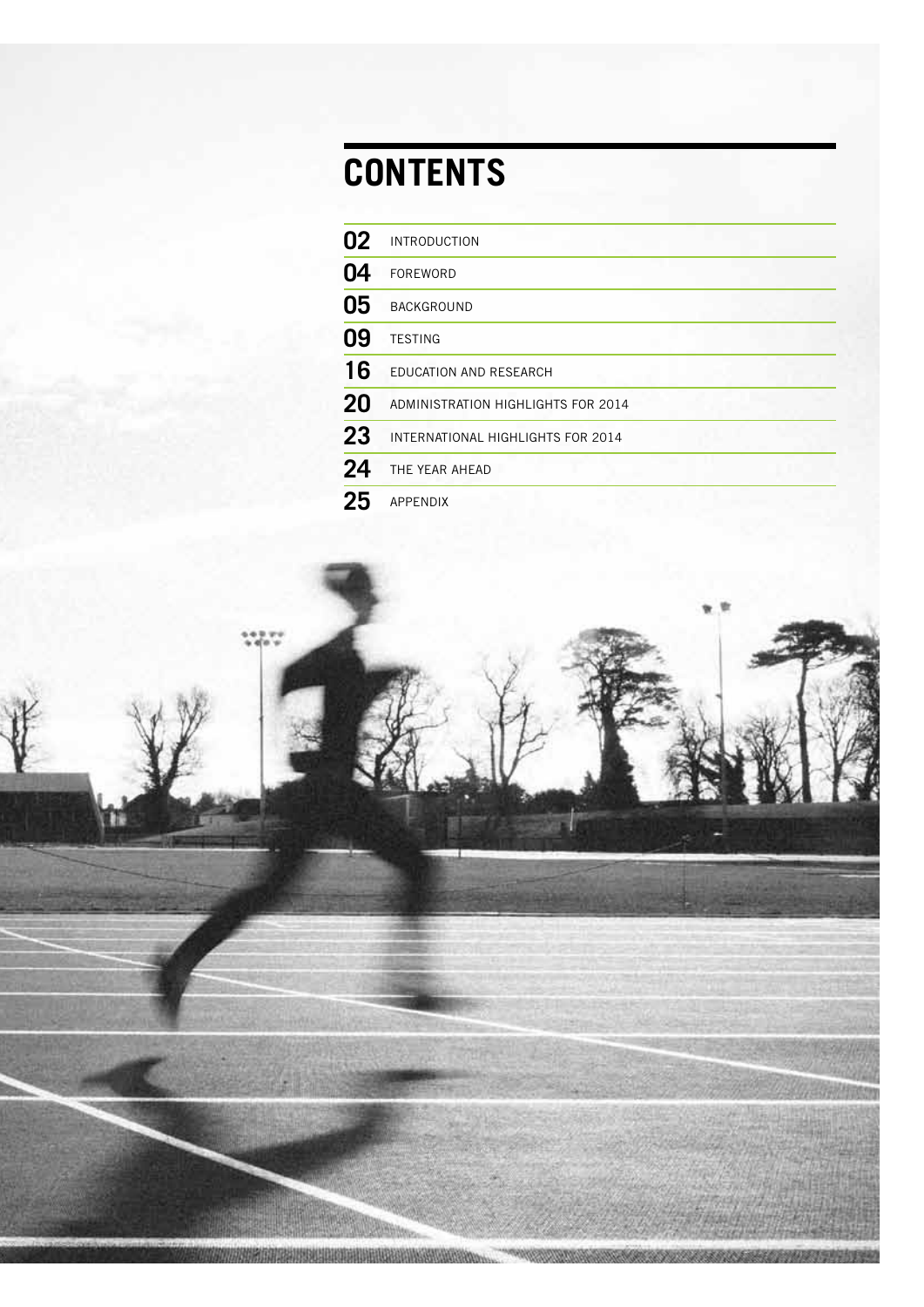## **INTRODUCTION**

Sport is an integral part of the culture of Irish people. Sport can raise the hopes and dreams of a Nation and inspire future generations to get involved in sport.

Doping threatens the integrity of sport and is an ongoing threat to sport and athletes. The Irish Sports Council's role is to work to promote our vision of clean sport in Ireland. Our aim is to drive and support compliance with the Irish Anti-Doping Rules and prevent doping in sport by education, testing, intelligence and investigations.

The Irish Sports Council is proud to have established strong relationships with Anti-Doping Organisations internationally and be seen as a leader in the fight against doping.

We are pleased to present the fifteenth annual review of the Anti-Doping Unit of the Irish Sports Council. The review provides details of the activities of the Programme in 2014, including the financial cost of the programme. In 2014 the Programme cost €1,533,143.

A total of 1054 blood and urine tests were conducted in Ireland and overseas

This incorporates both the National Testing Programme as well as User-Pays services.

2014 was another successful year for the Irish Sports Council with its Anti-Doping Programme building on the Intelligence work from 2013. This was highlighted by the close work conducted with UK Anti-Doping, Customs Revenue and the Health Product Regulatory

Kieran Mulvey Chairman

Authority in preparation for the Giro d'Italia in June 2014. The Council will continue to collaborate with our international colleagues and intelligence agencies on doping activities and trends so that we can ensure that our Programme continues to be one of the best anti-doping programmes in the world.

The Council recognises that the success of the Anti-Doping Programme in Ireland is due to the continued co-operation and commitment we receive from NGBs and athletes. It is through their good will and promotion of anti-doping that reassures the Irish sporting community that Irish athletes compete fairly.

The Council would like to acknowledge the relentless contribution that Dr. Una May and her team in the Anti-Doping Unit continue to provide to Irish sport. They work to constantly enhance the testing programme to keep up to date with global doping trends and continue to support NGBs with the education of Irish athletes.

Finally we would also like to express our appreciation to the distinguished individuals who provide dedicated service on various Committees. Prof. Brendan Buckley, as Chairman of the Anti-Doping Committee, continues to provide outstanding leadership. We appreciate their service and commitment to the Programme and to the wider interest of Irish sport.

Tha

John Treacy Chief Executive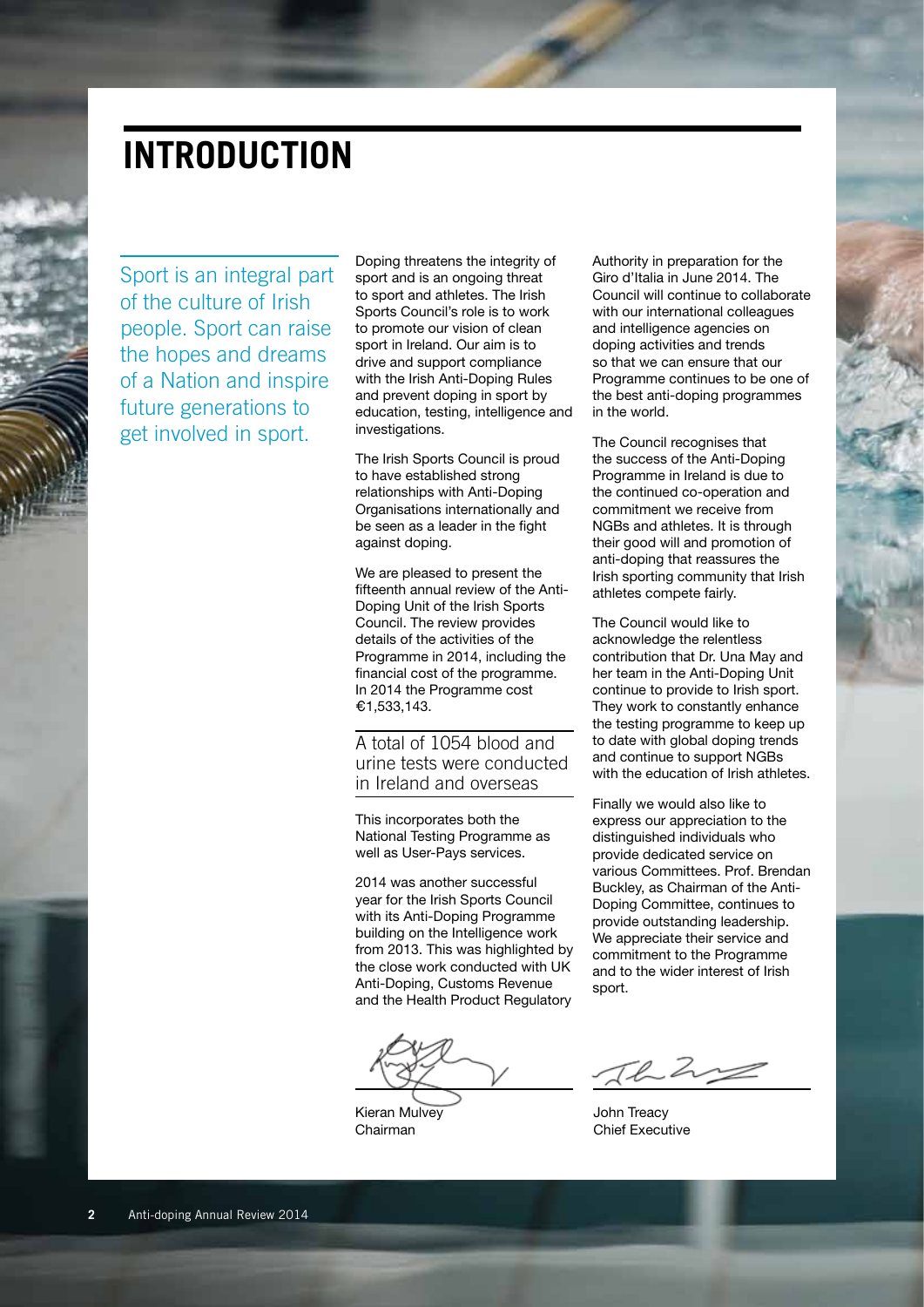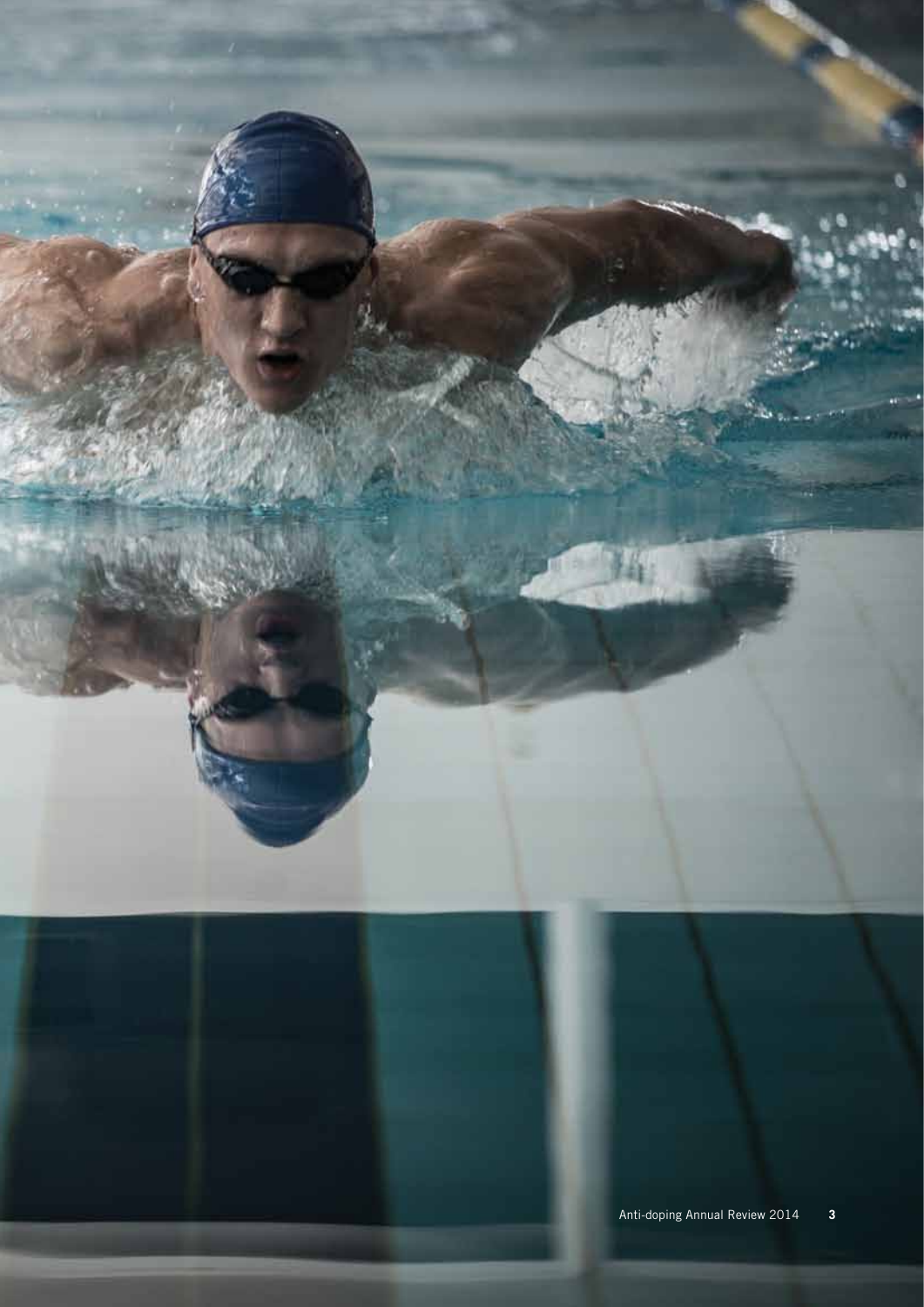## **FOREWORD**

In 2014 the Irish Anti-Doping Programme continued to make progress in education, research, testing and detection. This Annual Report, the fifteenth of the Programme, gives an account of these activities.

Performance enhancing substances in sport continue to present a worldwide problem and are likely to always do so. For over 15 years, the Irish Sports Council has been entrusted by Government to combat doping in Ireland and we are resolute that our fight against doping is constant, determined and ultimately successful. We are as determinated and commited as are Irish sportsmen and women to Ireland's great sporting reputation. Like them, we do not accept defeat.

The members of the Anti-Doping Committee and the staff of the Anti-Doping Unit are motivated to combat doping in sport because we value the contribution of clean sport to the well-being of the nation. There continues to be a strong consensus that the use of performance enhancing substances is cheating and that doping devalues sport. It can corrode the confidence of those who enjoy following sport and it undermines the achievements of clean sportspeople. It destroys the illusory achievements of those who dope.

A major task in 2014 has been the preparation and completion of the new Irish Anti-Doping Rules, for implementation from the 1st of January 2015. These align with the new WADA World Anti-Doping Code. Henceforth the Irish Sports Council and those who have adopted the Irish Sports Council Rules must comply with their responsibilities under the new Code. To prepare these new rules, we have extensively consultated with all stakeholders in Ireland. Sports bodies throughout Ireland have fully committed to this, just as a true team does.

To prevent and detect doping cheats we rely heavily on intelligence, which directs focus rather than just random testing. We greatly appreciate the active collaboration of the Health Product Regulatory Authority (HPRA), of Revenue Customs and of the other law enforcement agencies throughout Ireland with whom we have a close relationship. Given the all-island nature of many sports, our deep collaboration with Sport Northern Ireland is crucial.

Much of our activity is conducted with amateur sports people and we are conscious that, for these athletes in particular, what we do may sometimes be inconvenient and intrusive. We thank them for their co-operation and we continue to try to learn from them.

We have been recognised internationally for many years as leaders in world anti-doping. We collaborate closely

with many other national anti-doping agencies and this was crucial, for instance, in our monitoring of the Giro d'Italia in Ireland. Ireland stages many major international sporting events and our anti-doping friendships across Europe and the globe aids detection of cheating.

As a world-leading anti-doping agency we are able credibly to press for a 'level playing field' internationally for Irish athletes. We know that there is a wide disparity of anti-doping resources across the world but we realise that equality can only come by sustained effort. We actively influence the development of WADA policy and the evolution of the World Anti-Doping Code.

Our research collaboration with the WADA-accredited laboratory of the German Sport University, Cologne continues to yield new methods to detect doping, even in cheats who have already breathed a sigh of relief that they have not been detected so far. Testing techniques that we have helped to develop have been used to retest stored urine samples from past competitions and this has resulted in a significant number of new adverse analytical findings and sanctions against athletes who had previously escaped detection.

The adverse findings, detailed in this report for 2014, are not surprising and align with the experience of those countries that we regard as our peers.

We are thankful to the Irish Sport Anti-Doping Disciplinary Panel chaired by Michael Collins SC. The Therapeutic Use Exemption Sub Committee (TUEC) continues its outstanding commitment of medical expertise chaired by Prof. John Horgan.

This Annual Report is not so much about looking back over 2014, but more about marking a stage in our unrelenting efforts to keep sport clean from contamination by doping. We look forward to further progress in 2015.

**Professor Brendan Buckley** Chairman Anti-Doping Committee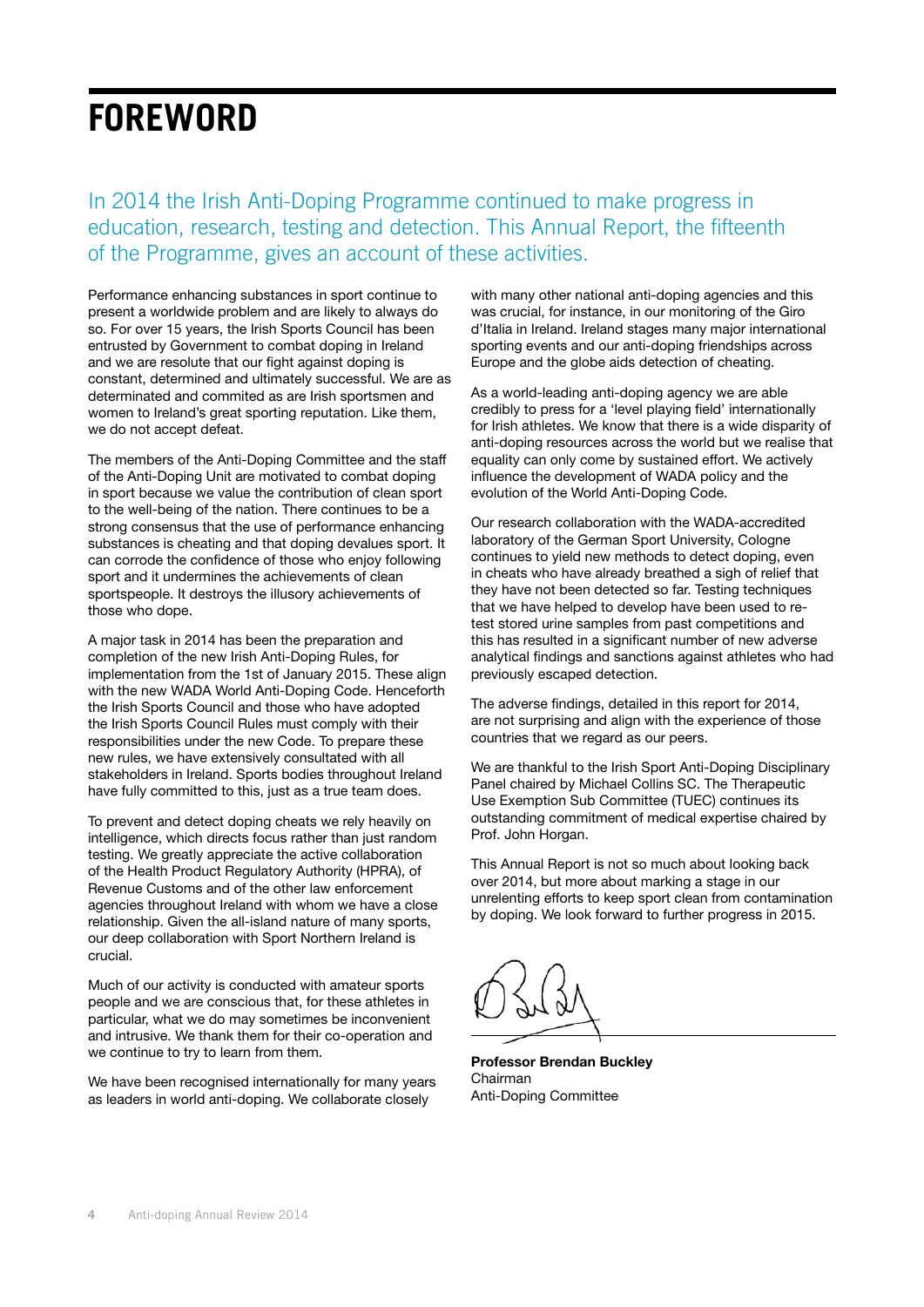## **BACKGROUND**



## **LIST OF ABBREVIATIONS**

| AAF           | <b>Adverse Analytical Finding</b>                  |
|---------------|----------------------------------------------------|
| <b>ADO</b>    | Anti-Doping Officer                                |
| <b>ADU</b>    | Anti-Doping Unit                                   |
| <b>ERC</b>    | European Rugby Cup                                 |
| <b>HPRA</b>   | <b>Health Product Regulatory Authority</b>         |
| <b>IADR</b>   | Irish Anti-Doping Rules                            |
| IF            | International Federation                           |
| ΙC            | In-Competition                                     |
| <b>INADO</b>  | Institute of National Anti-Doping<br>Organisations |
| <b>ISADDP</b> | Irish Sports Anti-Doping Disciplinary Panel        |
| <b>ISC</b>    | Irish Sports Council                               |
| <b>ISTUE</b>  | International Standard for Therapeutic             |
|               | Use Exemptions                                     |
| <b>MIMS</b>   | Monthly Index of Medical Specialities              |
| <b>NADO</b>   | National Anti-Doping Organisation                  |
| <b>NGB</b>    | National Governing Body                            |
| OOC           | Out-of-Competition                                 |
| <b>OTC</b>    | Over the Counter                                   |
| <b>RCSI</b>   | Royal College of Surgeons in Ireland               |
| <b>SCP</b>    | <b>Sample Collection Personnel</b>                 |
| TUE           | Therapeutic Use Exemption                          |
| <b>UCD</b>    | University College Dublin                          |
| <b>WADA</b>   | World Anti-Doping Agency                           |
|               |                                                    |

## **VISIONS OF THE PROGRAMME**

The visions of the Irish Sport Anti-Doping Programme are:

#### **Testing**

To provide an effective, quality-driven testing programme.

#### **Education**

To facilitate the development and delivery of quality education programmes for all major stakeholders.

#### **Research**

To establish a long-term research programme which compliments and progresses anti-doping research nationally and internationally.

#### **International**

To keep abreast of international best practice and to collaborate with relevant international initiatives.

#### **Administration**

To develop and maintain quality standards to ensure correct and transparent administrative procedures.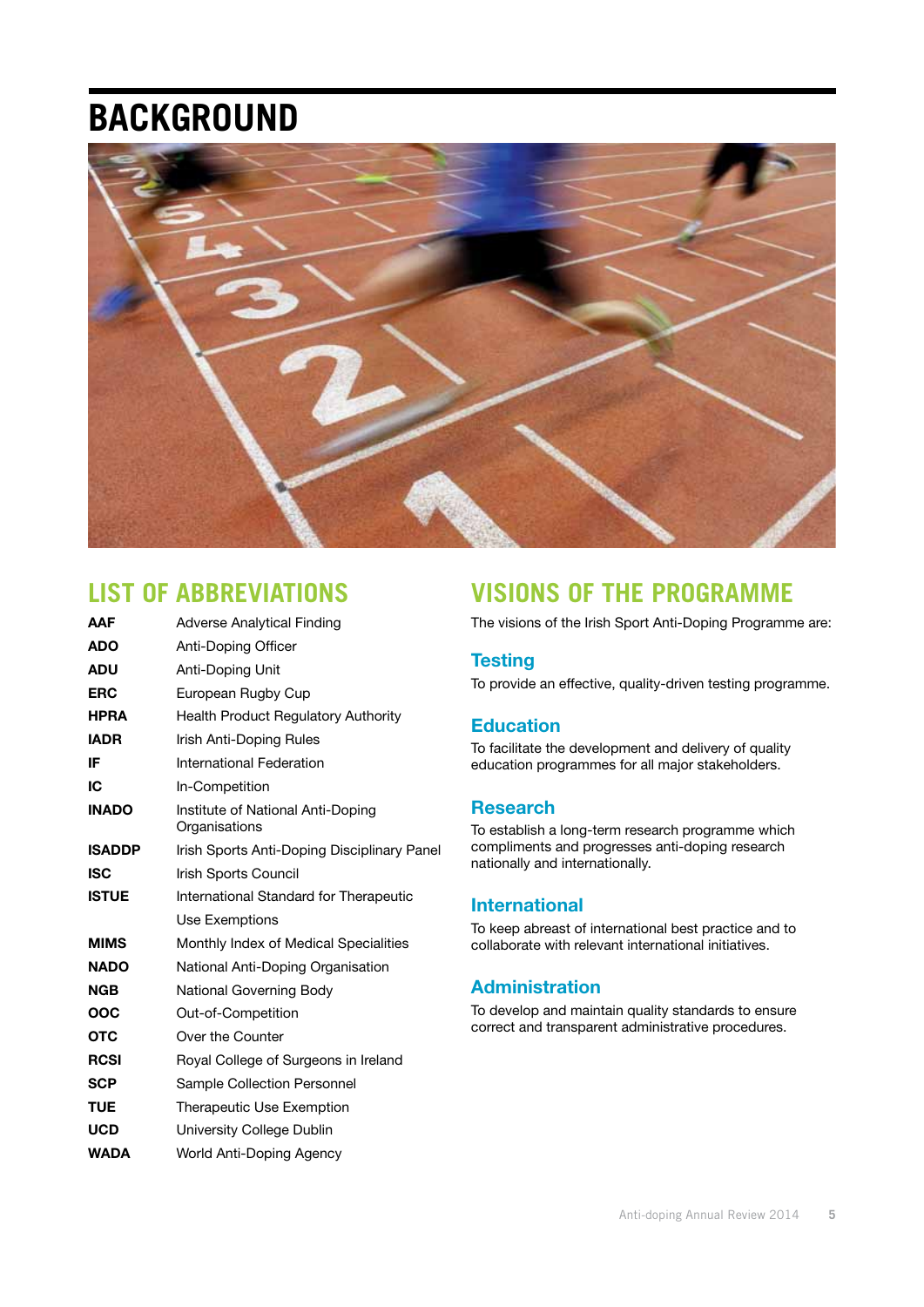

### **Background to the Irish Sport Anti-Doping Programme**

The Irish Sports Council is mandated by legislation (the Irish Sports Council Act, 1999) to take appropriate actions to combat doping in sport.

What is 'appropriate' is determined by the Country's ratification of the UNESCO Convention Against Doping in Sport which effectively binds the government to the implementation of a fully functioning National Anti-Doping Programme which complies with all of the relevant articles of the World Anti-Doping Code. The World Anti-Doping Code continues to be the cornerstone of the worldwide fight against doping in sport. In Ireland this code is reflected in, and consequently implemented through the Irish Anti-Doping Rules.

## **Anti-Doping Committee**

The Irish Sports Councils' Anti-Doping Committee is an advisory committee established under the Irish Sports Council Act 1999. Each member provides specialist guidance and all have their own wide-ranging areas of expertise to support the Anti-Doping Unit.

The Anti-Doping Committee met on three occasions throughout 2014. Various discussions took place on many critical subject areas with the key findings reported back to the Irish Sports Council.

#### **The Anti-Doping Committee members are:**

- Dr. Brendan Buckley (Chairman) Consultant Physician, Cork Regional Hospital
- Dr. Joan Gilvarry Medical Director, Irish Medicines Board
- Prof. Patrick Guirv Chemist, UCD
- ▶ Dr. Bill Cuddihy Former Medical Officer to Athletics Ireland
- Dr. Anthony McCarthy Psychiatry, St Vincent's Hospital
- Mr. Mel Christie Senior Council
- Ms. Noreen Roche Dietician, Member of Sports Nutrition Interest Group
- Ms. Wendy Henderson Anti-Doping Education Officer, Sport Northern Ireland
- **Ms. Susan Ahern** Head of Legal Affairs, World Rugby
- } Mr. Bernard Allen Former Sports Minister
- ▶ Mr. Patrick O'Connor Managing Partner at P.O'Connor & Son Solicitors
- **Mr. John Treacy** CEO, Irish Sports Council
- ▶ Dr. Una May Director of Ethics & Participation, Irish Sports Council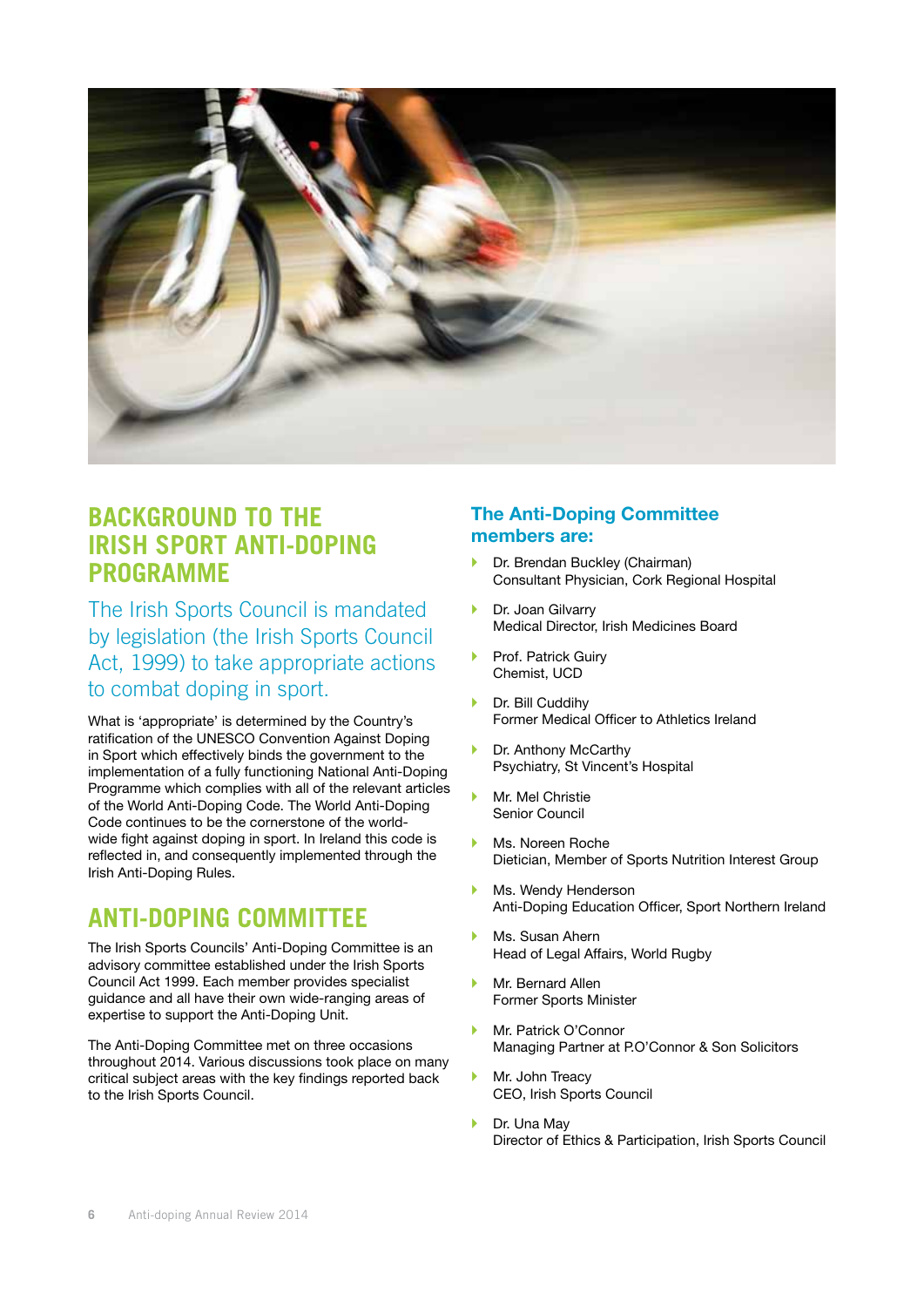## **Irish Sport Anti-Doping Disciplinary Panel**

The Irish Sport Anti-Doping Disciplinary Panel continued to operate in 2014 as a panel of appropriate experts who were available to hear and determine a case or appeal arising out of the Irish Anti-Doping rules. The Panel has the power to determine whether an anti-doping rule violation has been committed and/or the consequences to be imposed pursuant to the Rules for an anti-doping rule violation found to have been committed.

#### **The Irish Sport Anti-Doping Disciplinary Panel members are:**

| <b>Michael Collins</b> | Chair              |
|------------------------|--------------------|
| David Barniville       | Vice-Chair         |
| Helen Kilroy           | Vice-Chair         |
| David Casserly         | Vice-Chair         |
| <b>Adrian Colton</b>   | Vice-Chair         |
| Seamus Woulfe          | Vice-Chair         |
| Rory MacCabe           | Vice-Chair         |
| Hugh O'Neill           | Vice-Chair         |
| Margaret Corcoran      | Admin Rep          |
| <b>Warren Deutrom</b>  | Admin Rep          |
| Pat Duffy              | Admin Rep          |
| Liam Harbison          | Admin Rep          |
| Liz Howard             | Admin Rep          |
| Bill O'Hara            | Admin Rep          |
| Sarah Keane            | Admin Rep          |
| <b>Philip Browne</b>   | <b>Admin Rep</b>   |
| Damian McDonald        | Admin Rep          |
| Mary O'Flynn Flannery  | <b>Medical Rep</b> |
| Colm O'Morain          | <b>Medical Rep</b> |
| Pat O'Neill            | <b>Medical Rep</b> |
| <b>Martin Walsh</b>    | <b>Medical Rep</b> |
| Denis Cusack           | <b>Medical Rep</b> |
| Alan Byrne             | <b>Medical Rep</b> |
| <b>Mick Molloy</b>     | <b>Medical Rep</b> |
| Rachel Cullivan-Elliot | <b>Medical Rep</b> |

## **Therapeutic Use Exemption (TUE) Committee**

In line with the World Anti-Doping Agency International standard for Therapeutic Use Exemptions, the Irish Sports Council TUE Committee considers TUE applications for Irish athletes.

#### **The Therapeutic Use Exemption Committee members are:**

- **Prof. John Horgan (Chairperson), Cardiology**
- **Dr. James Gibney, Endocrinology**
- **Prof. Stephen Lane, Respiratory Disease**
- **Dr. Philip Murphy, Haematology**
- ▶ Prof. John O'Byrne, Orthopaedics
- **Prof. Sean Gaine, Respiratory Disease**
- ▶ Dr. Sinead Harney, Rheumatology
- ▶ Prof. Michael Fitzgerald, Psychiatry

Full details regarding Therapeutic Use Exemptions in 2014 are addressed in the Administration section.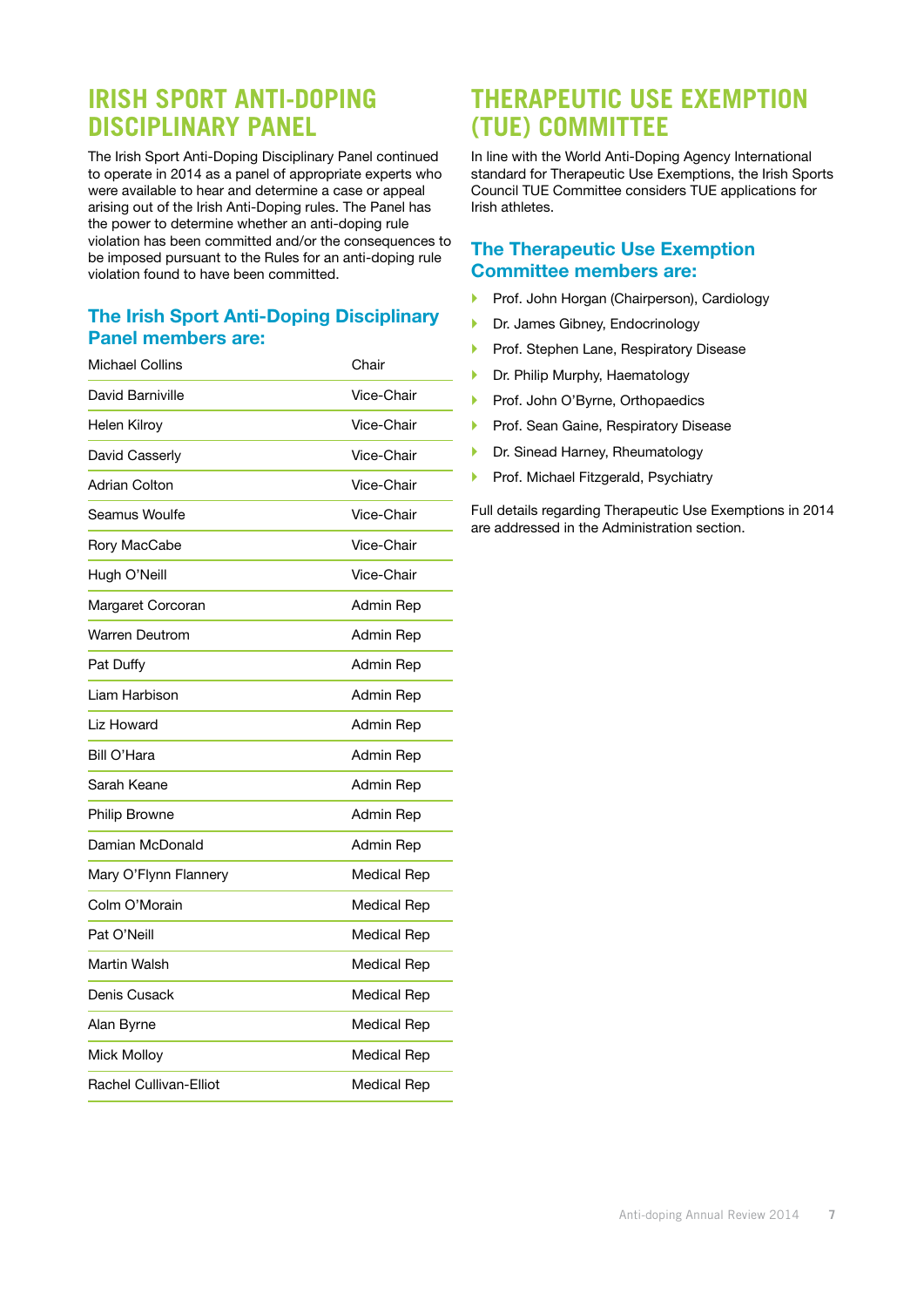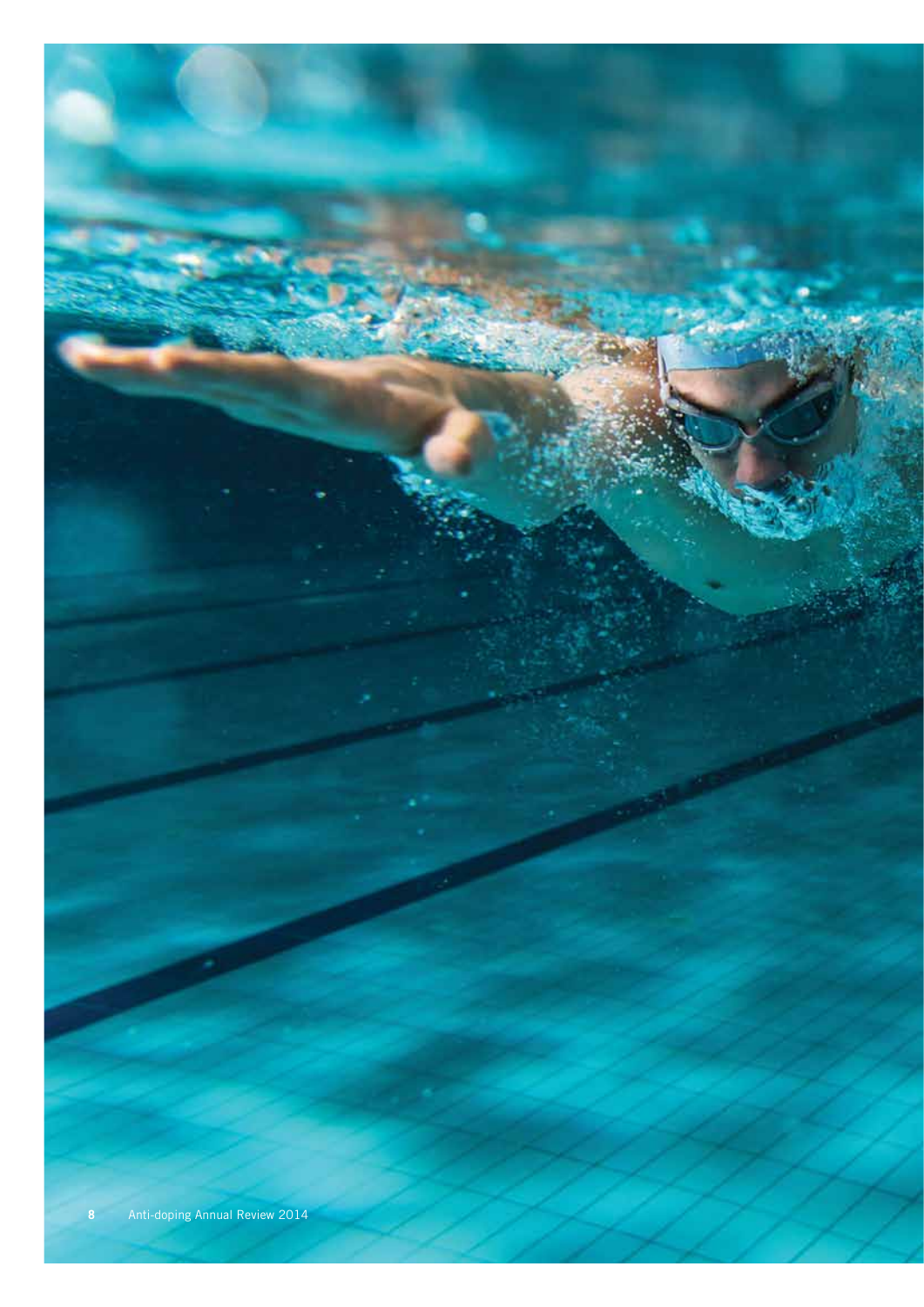

## **Testing**

### **Testing Highlights for 2014**

- ▶ National Testing Programme increased by 186 tests (an increase of 18%)
- ▶ Blood Testing figures increased by 31%
- **In Competition tests accounted for 25% of National** Testing Programme, Out of Competition tests for 75% National Testing Programme
- ▶ Whereabouts Mobile App was launched for all Registered Testing Pool (RTP) athletes. In 2014, 35% of whereabouts submissions by athletes were provided through this website based app.
- **Whereabouts Failures decreased by 80% (18** Whereabouts Failures in 2013 and 4 in 2014)
- Unsuccessful attempts on team sports decreased by 29%
- **I** Unsuccessful attempts on the Registered Testing Pool increased by 12%

Table 1 shows a breakdown of testing figures for the 2014 National Programme

**Table 1 National Programme Testing Statistics, with IC and OOC Breakdown**

|                           | <b>Urine</b> | <b>Blood</b> | <b>Total</b> |
|---------------------------|--------------|--------------|--------------|
| <b>National Programme</b> | 775          | 279          | 1054         |
| In-Competition            | 265          | 0            | 265          |
| Out-of-Competition        | 510          | 279          | 789          |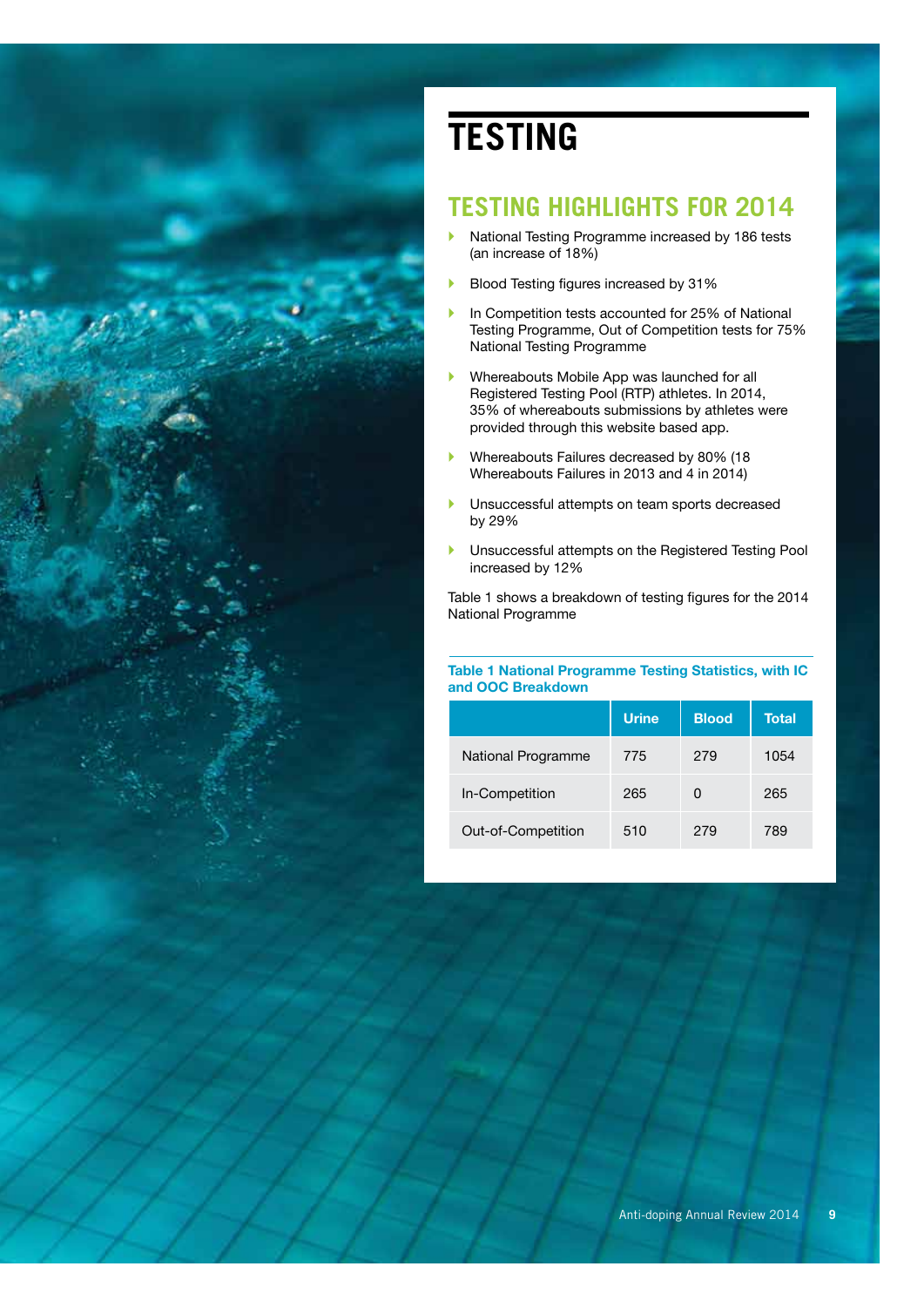| <b>National Governing Body</b>     | <b>Comp</b>               | <b>R-OOC</b>        | N-OOC               | <b>Blood</b> | <b>Total</b>              |
|------------------------------------|---------------------------|---------------------|---------------------|--------------|---------------------------|
| Athletics Ireland                  | 20                        | 108                 | 0                   | 85           | 213                       |
| <b>Badminton Ireland</b>           | $\overline{4}$            | 0                   | 0                   | $\pmb{0}$    | $\overline{4}$            |
| <b>Basketball Ireland</b>          | 8                         | 0                   | 0                   | $\mathsf 0$  | 8                         |
| Canoeing Ireland                   | $\mathsf 0$               | 18                  | 0                   | 13           | 31                        |
| Cerebral Palsy Sport Ireland       | 0                         | $\overline{7}$      | 0                   | 3            | 10                        |
| <b>Cricket Ireland</b>             | $\mathsf{O}\xspace$       | $\pmb{0}$           | $\overline{c}$      | 0            | $\mathbf{2}$              |
| Cycling Ireland                    | 38                        | 77                  | $\overline{4}$      | 61           | 180                       |
| Football Association of Ireland    | 28                        | 0                   | 24                  | $\mathsf 0$  | 52                        |
| Gaelic Athletic Association        | 44                        | 0                   | 45                  | $\mathsf 0$  | 89                        |
| Gymnastics Ireland                 | $\mathbf{2}$              | 2                   | 0                   | $\mathbf 0$  | $\overline{4}$            |
| Horse Sport Ireland                | 9                         | 5                   | $\pmb{0}$           | 5            | 19                        |
| Irish Amateur Boxing Association   | 8                         | 49                  | $\pmb{0}$           | 30           | 87                        |
| Irish Fencing Federation           | 1                         | 0                   | $\pmb{0}$           | $\pmb{0}$    | 1                         |
| Irish Hockey Association           | $\pmb{0}$                 | 0                   | 6                   | 0            | 6                         |
| Irish Judo Association             | $\pmb{0}$                 | 6                   | 0                   | $\pmb{0}$    | 6                         |
| Irish Martial Arts Commission      | $\sqrt{2}$                | 0                   | 0                   | $\pmb{0}$    | $\overline{c}$            |
| Irish Rugby Football Union         | $\pmb{0}$                 | 0                   | 62                  | 40           | 102                       |
| Irish Squash                       | $\sqrt{2}$                | $\mathbf{2}$        | $\mathsf{O}\xspace$ | $\pmb{0}$    | $\overline{4}$            |
| Irish Surfing Association          | $\mathbf{3}$              | 0                   | 0                   | 0            | $\ensuremath{\mathsf{3}}$ |
| Irish Tug of War Association       | 8                         | 0                   | 0                   | 0            | 8                         |
| Irish Wheelchair Association Sport | 0                         | 20                  | 0                   | 3            | 23                        |
| Ladies Gaelic Football Association | 4                         | 0                   | 0                   | 0            | $\overline{4}$            |
| Motor Cycling Ireland              | 20                        | $\pmb{0}$           | 0                   | 0            | 20                        |
| Motor Sport Ireland                | 20                        | $\mathsf{O}\xspace$ | $\mathsf{O}\xspace$ | $\pmb{0}$    | 20                        |
| Rowing Ireland                     | 8                         | 16                  | $\overline{4}$      | 0            | 28                        |
| SnowSports Association of Ireland  | $\mathsf 0$               | $\mathbf{1}$        | $\pmb{0}$           | $\mathsf 0$  | $\mathbf{1}$              |
| Swim Ireland                       | 12                        | 24                  | $\pmb{0}$           | 21           | 57                        |
| Tennis Ireland                     | $\ensuremath{\mathsf{3}}$ | $\mathsf{O}\xspace$ | $\pmb{0}$           | $\mathsf 0$  | $\ensuremath{\mathsf{3}}$ |
| The Camogie Association            | 4                         | $\pmb{0}$           | $\mathsf{O}\xspace$ | $\pmb{0}$    | $\overline{4}$            |
| Triathlon Ireland                  | $\boldsymbol{9}$          | 17                  | $\sqrt{5}$          | 15           | 46                        |
| Vision Sports Ireland              | 0                         | 6                   | $\mathsf{O}\xspace$ | 3            | $\boldsymbol{9}$          |
| Weightlifting Ireland              | 8                         | $\mathsf{O}\xspace$ | $\mathsf{O}\xspace$ | $\mathsf 0$  | $\bf8$                    |
| <b>Total</b>                       | 265                       | 358                 | 152                 | 279          | 1054                      |

#### **Table 2 National Programme Testing Statistics - sport by sport analysis**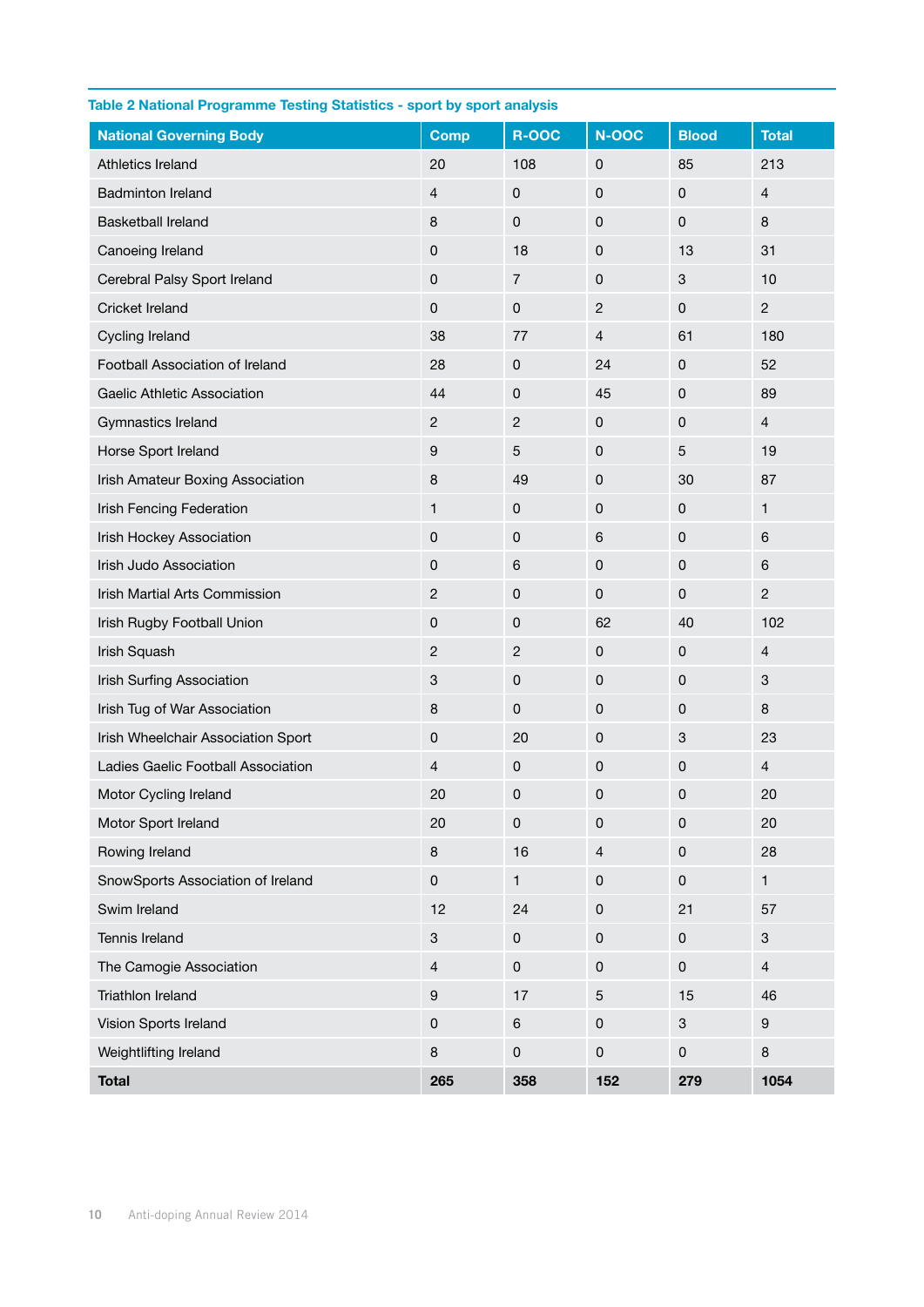

#### **Table 3 User Pays**

|                               | <b>Urine</b>   | <b>Urine</b> | <b>Blood</b> |                |
|-------------------------------|----------------|--------------|--------------|----------------|
| <b>Organisation</b>           | IC             | OOC          | OOC          | <b>Total</b>   |
| Athletics Ireland             | 16             | $\mathbf 0$  | $\mathbf 0$  | 16             |
| Boxing Union of Ireland       | $\overline{4}$ | $\mathbf{0}$ | $\mathbf 0$  | $\overline{4}$ |
| Cycling Ireland               | $\overline{4}$ | $\Omega$     | $\mathbf 0$  | $\overline{4}$ |
| <b>ERC</b>                    | 16             | $\mathbf{0}$ | $\mathbf 0$  | 16             |
| Irish Fencing Federation      | 1              | $\mathbf{0}$ | $\mathbf 0$  | $\mathbf{1}$   |
| International Triathlon Union | $\Omega$       | $\mathbf{1}$ | 1            | $\overline{2}$ |
| <b>IMAC</b>                   | $\overline{2}$ | $\mathbf 0$  | $\Omega$     | $\overline{2}$ |
| <b>IRFU</b>                   | 32             | $\mathbf{0}$ | $\mathbf 0$  | 32             |
| Irish Tug of War Association  | 5              | $\mathbf{0}$ | $\mathbf 0$  | 5              |
| <b>Six Nations</b>            | 20             | $\mathbf{0}$ | $\mathbf 0$  | 20             |
| <b>UKAD</b>                   | $\overline{4}$ | 14           | 9            | 27             |
| World Rugby                   | $\mathbf 0$    | 50           | 8            | 58             |
| <b>Total</b>                  | 104            | 65           | 18           | 187            |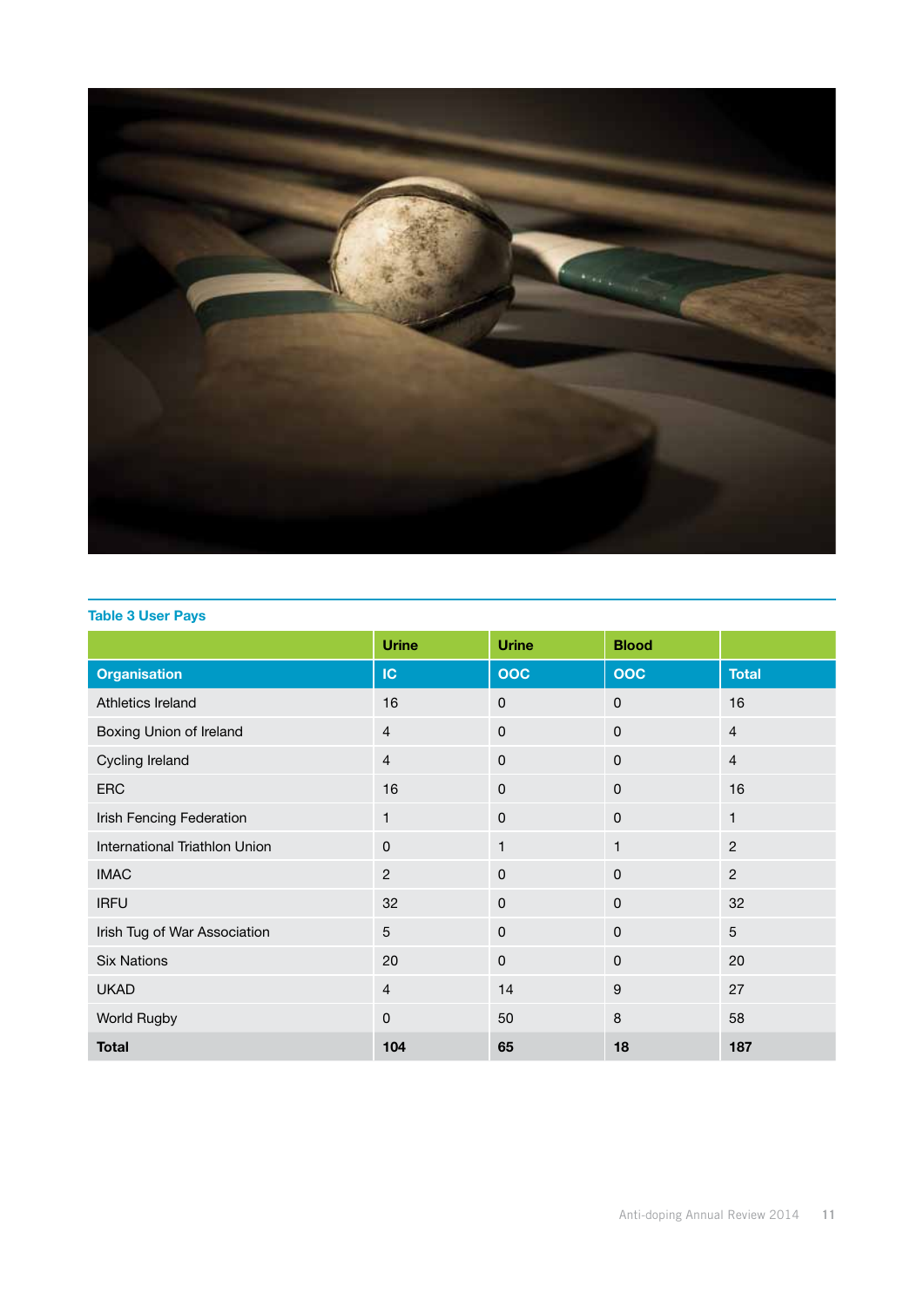|           | <b>Filing Failures</b>          | <b>Missed Tests</b> | <b>Unsuccessful Attempts</b>        |
|-----------|---------------------------------|---------------------|-------------------------------------|
| Quarter 1 | 0                               | 1                   | 26                                  |
|           |                                 | Cycling Ireland: 1  | Athletics Ireland: 8                |
|           |                                 |                     | Cycling Ireland: 7                  |
|           |                                 |                     | Horse Sport Ireland: 2              |
|           |                                 |                     | Irish Amateur Boxing Association: 2 |
|           |                                 |                     | Irish Wheelchair Association: 2     |
|           |                                 |                     | Rowing Ireland: 1                   |
|           |                                 |                     | Swim Ireland: 1                     |
|           |                                 |                     | Triathlon Ireland: 3                |
| Quarter 2 | $\overline{c}$                  | $\mathbf 0$         | 16                                  |
|           | Canoeing Ireland: 1             |                     | Athletics Ireland: 5                |
|           | Cerebral Palsy Sport Ireland: 1 |                     | Canoeing Ireland: 2                 |
|           |                                 |                     | Cycling Ireland: 2                  |
|           |                                 |                     | Irish Amateur Boxing Association: 4 |
|           |                                 |                     | Rowing Ireland: 3                   |
| Quarter 3 | $\mathbf{1}$                    | $\pmb{0}$           | 25                                  |
|           | Rowing Ireland                  |                     | Athletics Ireland: 6                |
|           |                                 |                     | Canoeing Ireland: 1                 |
|           |                                 |                     | Cycling Ireland: 2                  |
|           |                                 |                     | Irish Amateur Boxing Association: 7 |
|           |                                 |                     | Irish Squash: 2                     |
|           |                                 |                     | Irish Wheelchair Association: 1     |
|           |                                 |                     | Rowing Ireland: 2                   |
|           |                                 |                     | Swim Ireland: 2                     |
|           |                                 |                     | Triathlon Ireland: 2                |
| Quarter 4 | $\pmb{0}$                       | $\pmb{0}$           | 18                                  |
|           |                                 |                     | Athletics Ireland: 3                |
|           |                                 |                     | Canoeing Ireland: 1                 |
|           |                                 |                     | Cerebral Palsy Sport Ireland: 1     |
|           |                                 |                     | Cycling Ireland: 4                  |
|           |                                 |                     | Horse Sport Ireland: 1              |
|           |                                 |                     | Irish Amateur Boxing Association: 1 |
|           |                                 |                     | Irish Judo Association: 1           |
|           |                                 |                     | Irish Wheelchair Association: 1     |
|           |                                 |                     | Rowing Ireland: 3                   |
|           |                                 |                     | Swim Ireland: 1                     |
|           |                                 |                     | Vision Sports: 1                    |

*Please see the back page for definitions*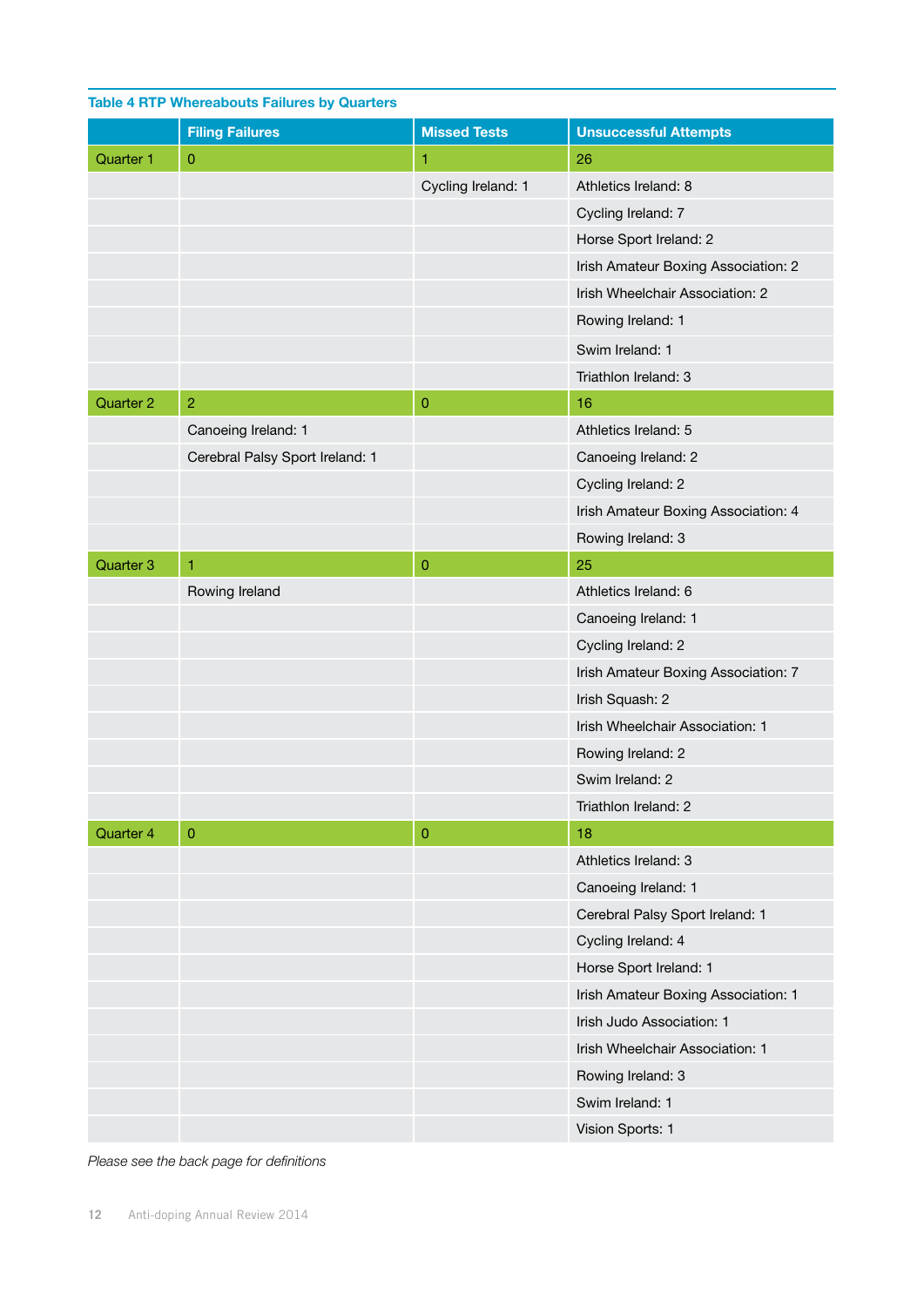| <b>Table 5 NGB Unsuccessful Attempts</b> |                              |  |  |
|------------------------------------------|------------------------------|--|--|
| <b>NGB</b>                               | <b>Unsuccessful Attempts</b> |  |  |
| GAA                                      | 5                            |  |  |
| <b>FAI</b>                               | $\overline{4}$               |  |  |
| <b>IRFU</b>                              |                              |  |  |

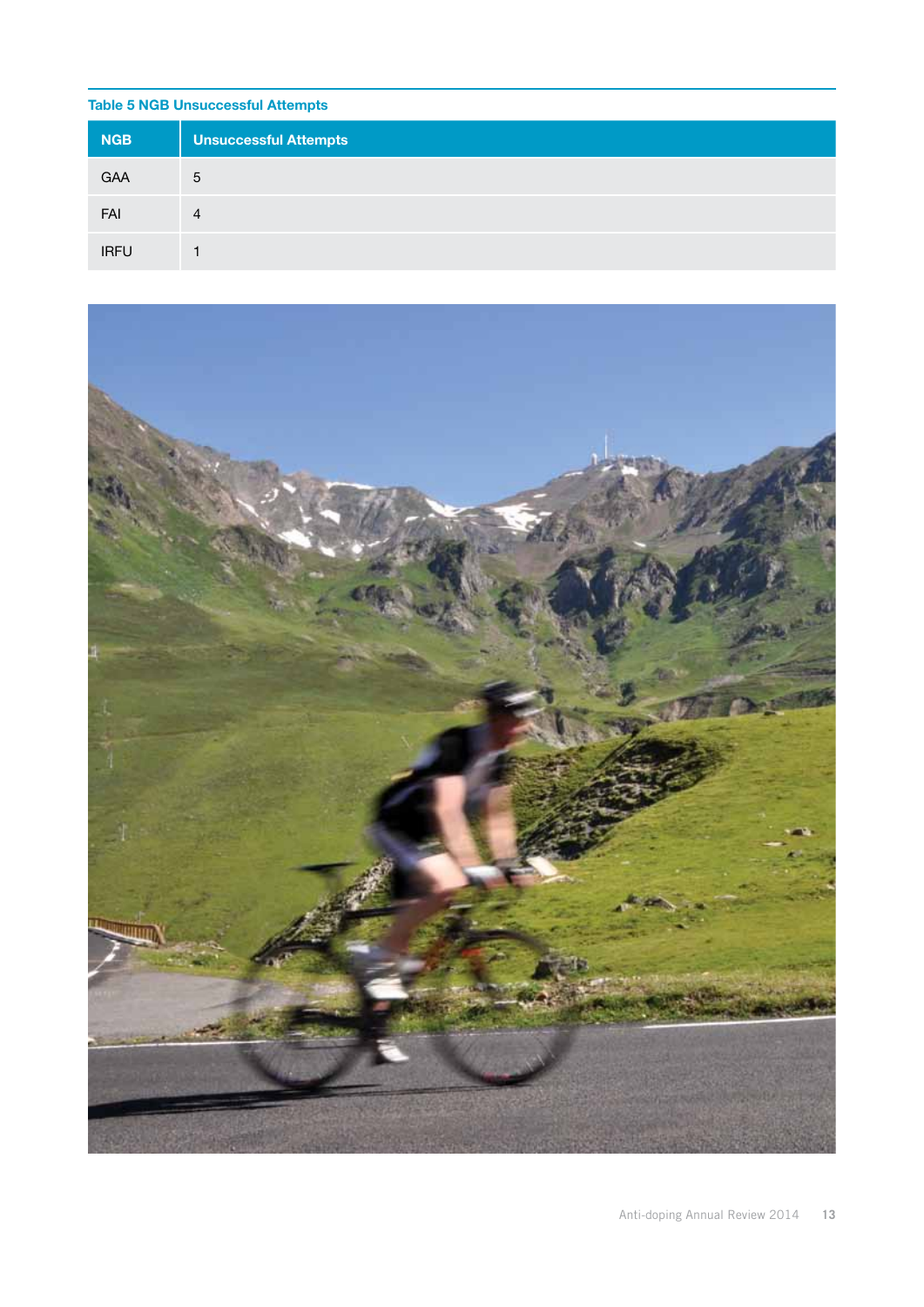## **ANNUAL TESTING FIGURES 2014**

**Anti-doping Unit National Programme**



**NATIONAL TESTING PROGRAMME INCREASED BY 186 186 186 TESTS 18% 31%**

# **AAAAAAAA**

**BLOOD TESTING FIGURES INCREASED** 

In competition tests accounted for

**25%** of national testing programme

#### **IN COMPETITION TESTS COMPANY OUT OF COMPETITION TESTS**

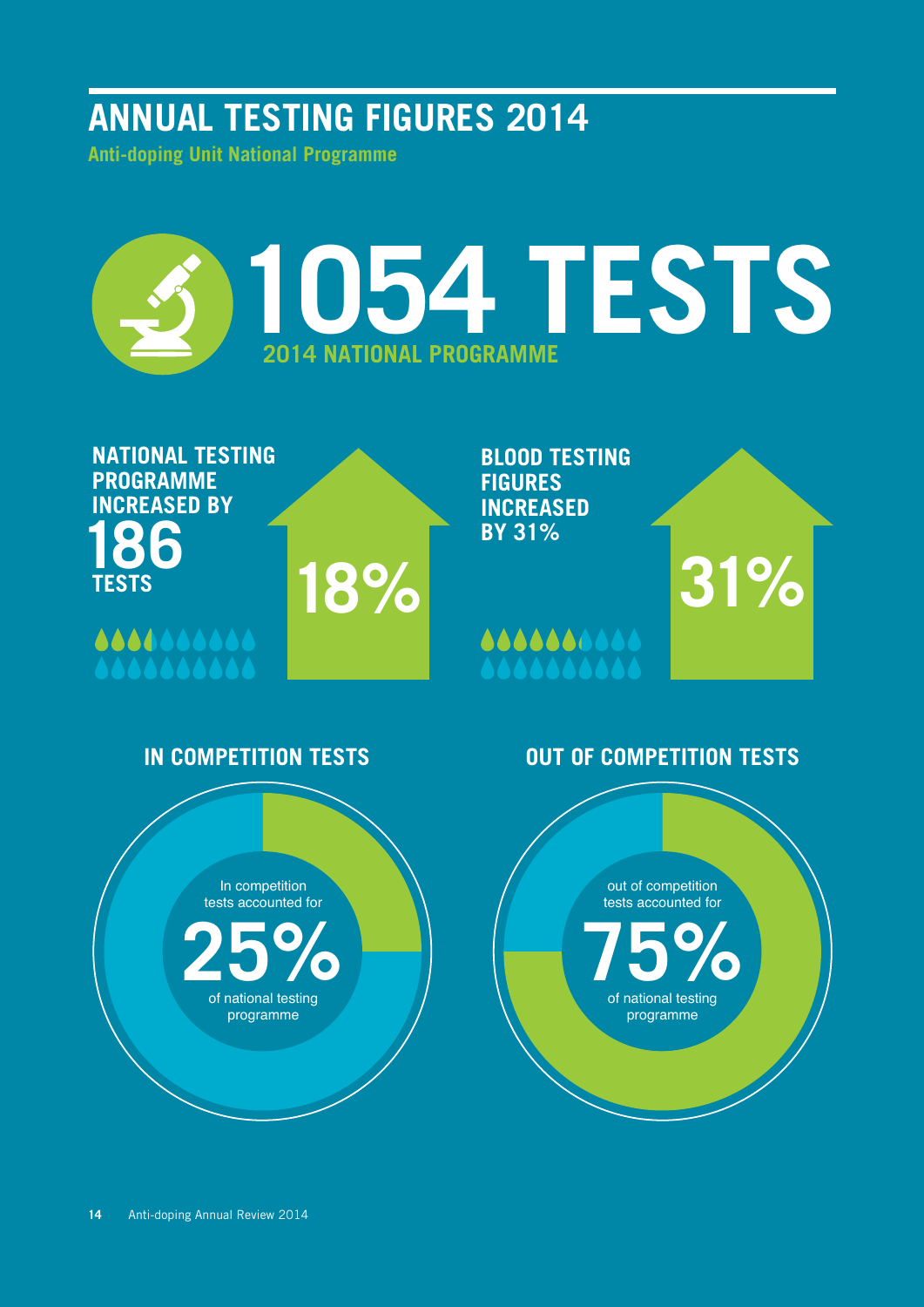## **TOP 5 TESTED SPORT**

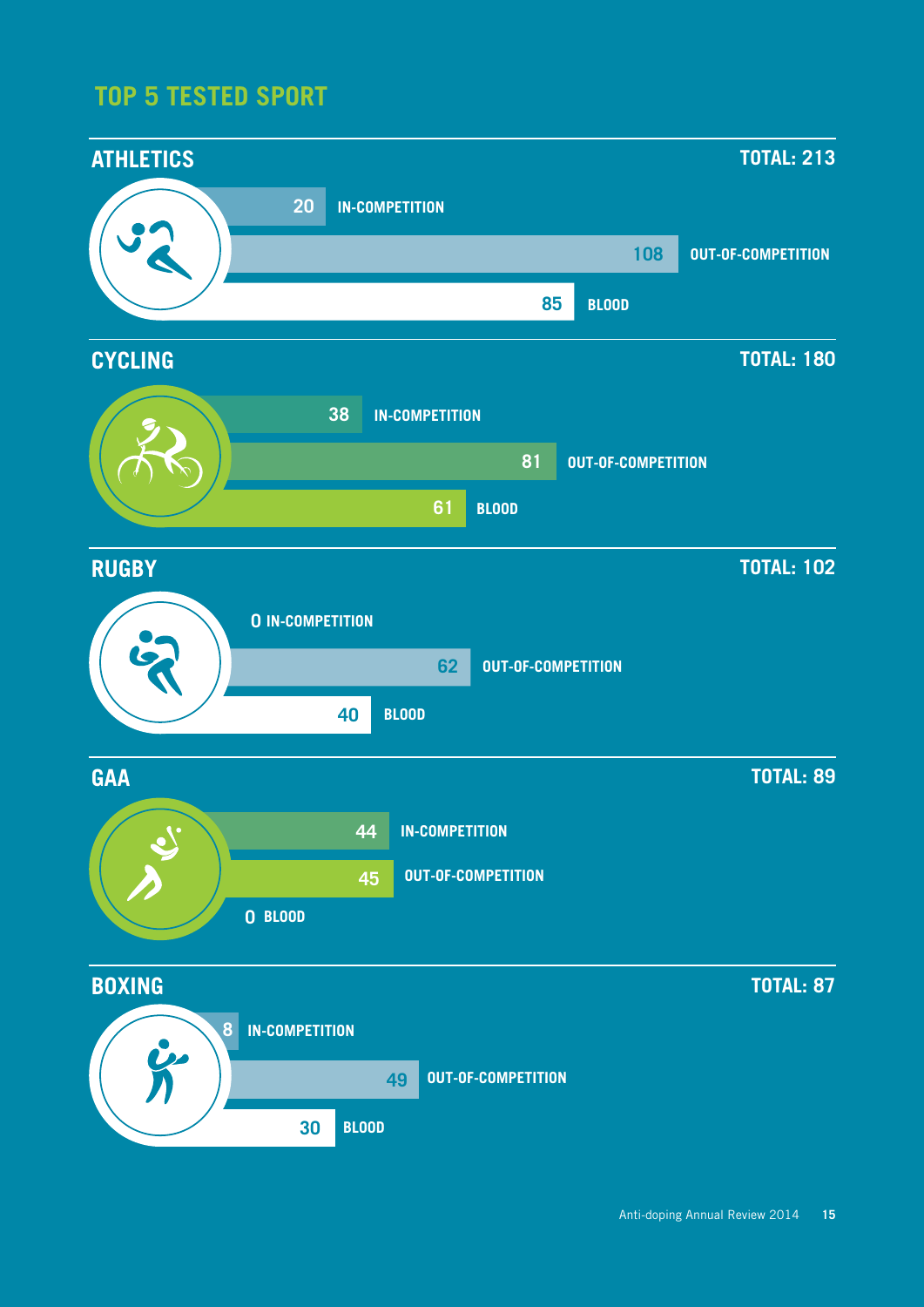## **Education and Research**



The Irish Sports Council continues to work in partnership with its stakeholders to facilitate the development and delivery of quality education programmes for all major stakeholders.

We aim to provide up-to-date information to all athletes who are likely to be tested, as well as their support personnel, with particular focus on their responsibilities with regard to the Anti-Doping Programme. The services we provide to stakeholders for use in their education programmes are wide-ranging from our website, e-learning programmes, smartphone applications to more traditional channels such as leaflets and posters.

## **E-Learning Programmes**

The Irish Sports Council promotes two e-learning programmes for use by stakeholders.

#### **Real Winner - An Online Education Initiative**

Real Winner, an online educational e-learning programme suitable for athletes, coaches and all support personnel to learn about anti-doping. Interactive videos introduce and reinforces athlete responsibilities and facilitates maximum understanding and compliance under the World Anti-Doping Code and the International Standard for Testing and Intelligence. 600 athletes and coaches completed the Real Winner online education programme in 2014.

#### **Coach True - An online education programme for coaches**

The World Anti-Doping Agency has developed a free e-learning programme specifically aimed at coaches. The programme covers topics such as health consequences of doping, results management, therapeutic use exemptions, the whereabouts system and decision making. A number of National Governing Bodies have encouraged their membership to participate in the e-learning programme.

### **National Governing Body Support**

In order to support National Governing Bodies and enhance the education of their members, the Irish Sports Council provides seminars to groups of athletes and athlete support personnel on a regular basis. The intent of the seminars is to provide direct and necessary information to those who are subject to the testing programme as well as to raise the level of awareness of anti-doping work to a wider audience.

Priority groups are those athletes and individuals most likely to be currently subject to testing when in Ireland or when competing overseas, those who may be tested in the foreseeable future and those who provide advice/ services to them (e.g. coaches and doctors).

#### **Education Seminars**

In 2014, 29 seminars were delivered for organisations including Athletics Ireland, the Irish Amateur Boxing Association, Badminton Ireland, Irish Wheelchair Association, Basketball Ireland, IRFU, Setanta College, Masters in Sports Management students at University College Dublin and sports medicine students at Trinity College Dublin. Over 900 athletes and athlete support personnel attended these seminars.

#### **NGB 2015 Code Conference**

On the 18th of November 2014 a conference took place in Croke Park to educate all stakeholders about changes to the Irish anti-doping rules. The event included a keynote address from Travis Tygart CEO of USADA. The event also included an anti-doping update from Una May. Gary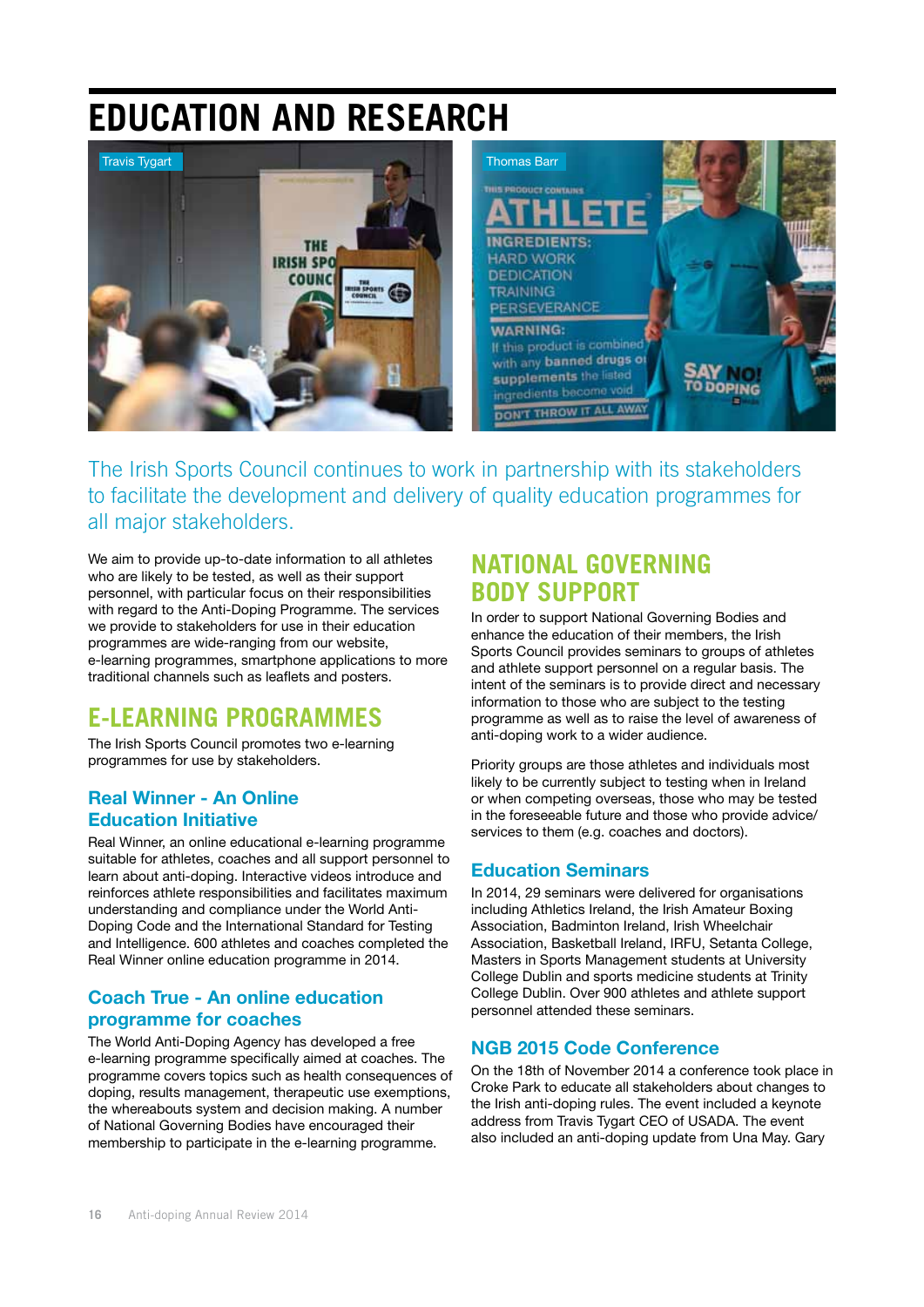

Rice DAC Beachcroft gave an update on some of the key changes for NGBs Irish Anti-Doping Rules in accordance with the new WADA 2015 code. Siobhan Leonard gave an update on the internal changes to testing. Rachel Maguire gave an update on the responsibility of NGBs in relation to anti-doping education and how to minimise the risk of athletes consuming a contaminated supplement.

#### **Outreach at the National Athletic Championships**

In July 2014, an anti-doping outreach was conducted at the National Athletic Championships. This was a successful event engaging with our elite and young athletes alike.

#### **Third level Education**

In 2014 we commenced work with various institutions such as Setanta College and Limerick Institute of Technology. The goal was to implement anti-doping into existing coaching qualifications such as strength and conditioning so athlete support personnel understand their roles and responsibilities in relation to anti-doping to encourage a drug free ethos with all athletes they work and engage with.

### **Eirpharm**

#### **Introduction**

Since 2001, the Irish Sports Council has endorsed Eirpharm.com the Irish Pharmacy website as an online source of accurate anti-doping information. The status in sport of over 3000 prescription and non-prescription medications marketed in the Republic of Ireland can be checked either online or through the Medication Checker App. The medicines and sport database is regularly updated in accordance with changes to the WADA Prohibited List, as products are discontinued and new products are marketed. It includes photographs of most non-prescription medicines as a reference. In 2014, the Eirpharm.com "Ask the Pharmacist" section received 30 queries on the use of medicines or supplements in sport.

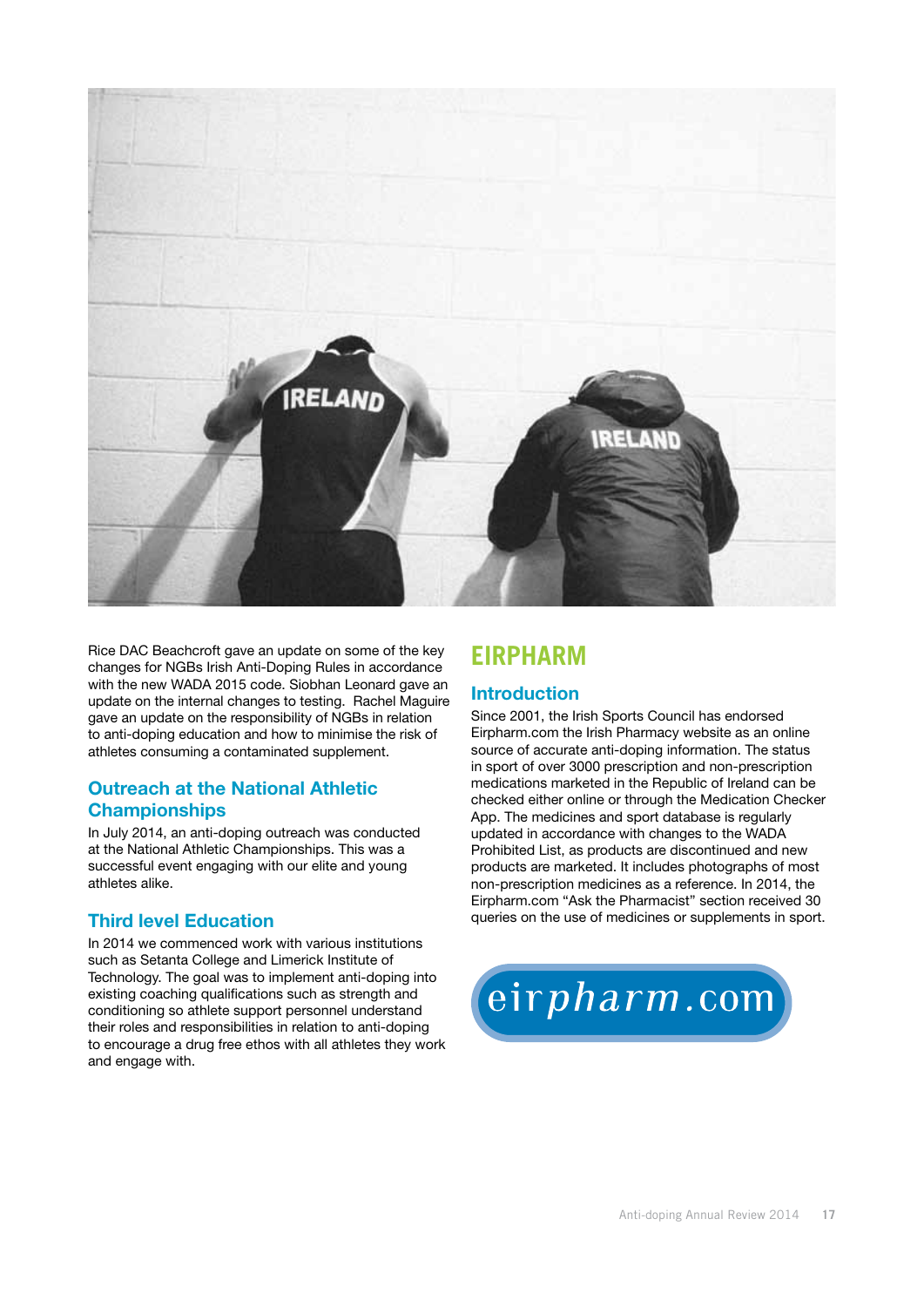## **Key Statistics: 2014 figures (2013, 2012 figures in brackets respectively)**

- **1. Number of successful database searches: 35,009** (28,503, 29,214), which is a 22.8% (6506) increase on 2013
- **2. Number of products of listed in database: 3,474** (3,346, 3,311) products

#### **3. Searches performed on 2,149** (1,961, 1,824) different products

#### **4. Most commonly searched individual products:**

| Rank<br>(2014) | <b>Product Name</b>                                       | <b>No of times searched</b><br>(2013, 2012 figures in<br>brackets) | What is the product?                                                                                                                                     | <b>Legal status</b>                    |
|----------------|-----------------------------------------------------------|--------------------------------------------------------------------|----------------------------------------------------------------------------------------------------------------------------------------------------------|----------------------------------------|
| 1(1)           | Nurofen Cold<br>and Flu Tablets                           | 581 (567, 492)                                                     | Combination ibuprofen<br>and pseudoephedrine<br>tablet for symptomatic<br>relief of common colds,<br>influenza etc.                                      | Over the<br>counter from<br>pharmacies |
| 2(2)           | Lemsip Max<br>Cold and Flu<br>Powder for Oral<br>Solution | 545 (426, 381)                                                     | Paracetamol solution for<br>relief of the symptoms<br>associated with the<br>common cold or<br>influenza                                                 | Over the<br>counter                    |
| 3(3)           | Lemsip Max<br>Sinus & Flu Hot<br>Lemon Oral<br>Solution   | 482 (383, 315)                                                     | Combination<br>paracetamol and<br>pseudoephedrine<br>powder for symptomatic<br>relief of common colds,<br>influenza etc.                                 | Over the<br>counter from<br>pharmacies |
| 4(5)           | Lemsip Cold &<br>Flu Capsules<br>with Caffeine            | 430 (338, 307)                                                     | Combination<br>Paracetamol and<br>Caffeine product for<br>the relief of symptoms<br>associated with the<br>common cold and<br>influenza                  | Over the<br>counter                    |
| 5(7)           | Nurofen Plus<br><b>Tablets</b>                            | 396 (314, 415)                                                     | Combination Ibuprofen,<br>Codeine Phosphate<br>Hemihydrate for the<br>relief of pain and<br>symptoms associated<br>with the common cold<br>and influenza | Over the<br>counter from<br>pharmacies |

Nurofen Cold and Flu has been the most popular successful search each year since 2012. There was no change in the order of popularity from 2013 to 2014, for the first three most popular. The over the counter decongestant Sudafed Tablets containing pseudoephedrine decongestant Sudafed Tablets which was in fourth place for the last two years is now in seventh place. Nurofen Plus Tablets is fifth in 2014 and was seventh in 2013.

This table reflects the overall market of commonly used non-prescription medicines.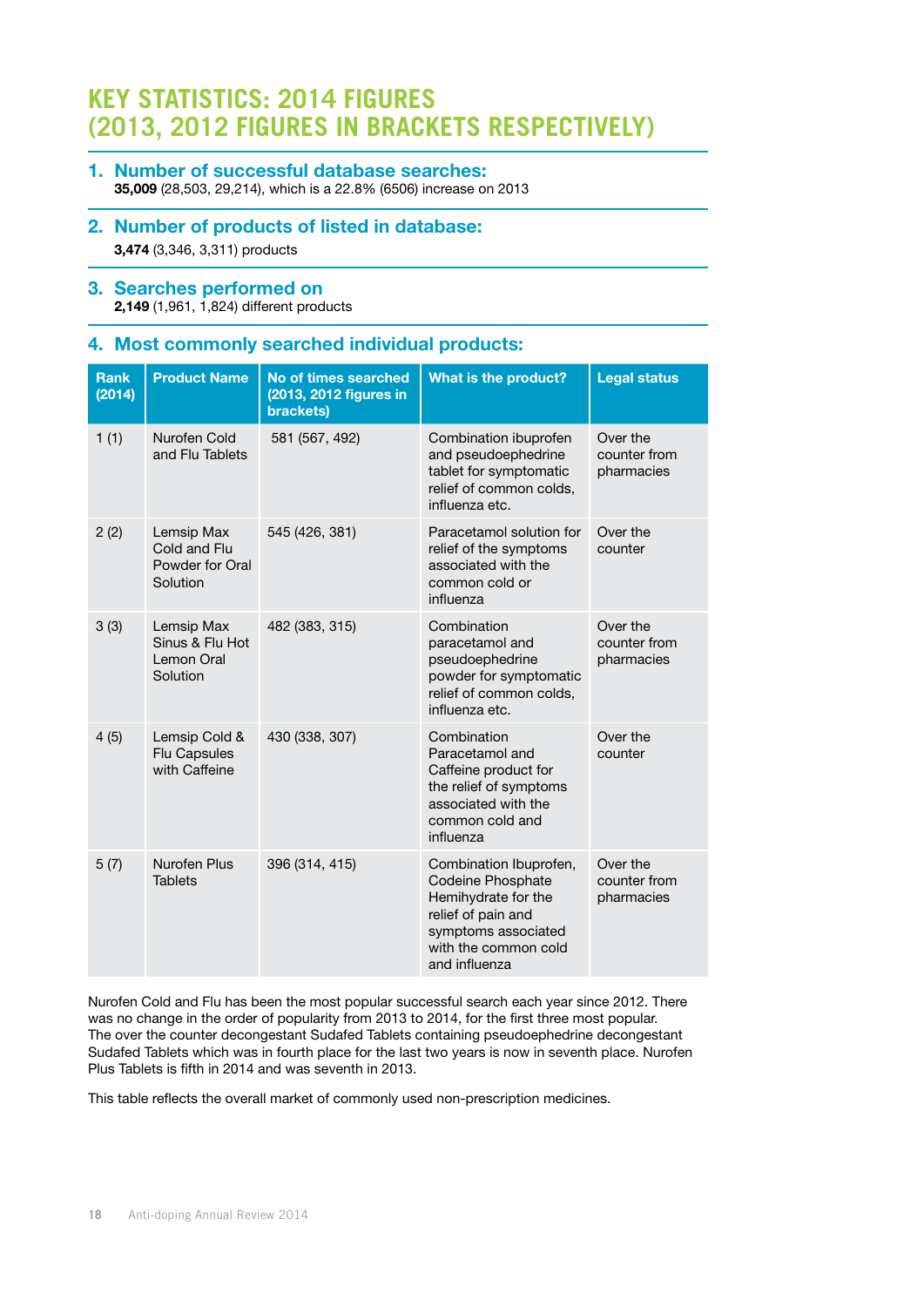

#### **5. The most commonly searched prescription products**

Following the trend of 2012 and 2013, Ventolin Inhaler/ Evohaler, which contains the inhaled beta-2-agonist Salbutamol was the most queried prescription product for which 368 (364, 439) successful searches were reported. This was followed by the inhaled Long Acting Beta- 2-Agonist/ Glucocorticoid Symbicort Tubohaler (239 successful queries). Other prescription products with high number of queries were the Long Acting Beta- 2-Agonist/ Glucocorticoid combination product Seretide Diskus and Evohaler, with 89 and 88 searches respectively followed by tramadol and diclofenac products.

#### **6. The most commonly searched therapeutic class of product**

More searches were associated with non-prescription medicines and of these, over-the-counter remedies for colds and influenzas were the most commonly searched therapeutic class accounting for 7177 (20.5%) of all successful searches. In 2013 and 2012, this class was associated with 18.7% (6312) and 21.6% (5530) of all successful searches.

#### **7. Most commonly searched brand range of products:**

Lemsip is the most commonly searched brand on the Eirpharm database for 2014. Successful searches accounted for 3620 or 10.3% of all queries. This reflects a similar situation to the previous year where Lemsip was also just over 10% of 2013 successful searches. As some products in the Lemsip range contain pseudoephedrine, which is prohibited in competition, users can check the status of a number of products in this range to ensure that they are using the correct one. Ventolin which contains the Short Acting Beta-2-Agonist Salbutamol was the highest searched prescription product in 2014. In general 2014 successful searches reflect the trend of previous years.

## **Trends in Data**

The overall increase in the use of the Eirpharm drugs in sport database in 2014 has been significant with a 22% increase in successful searches over 2013 figures. Usage patterns associated with the types of searches successfully completed and the pharmacological class of medicines where there were searches completed was similar to previous years. Over-the-counter cold and 'flu treatments are associated with the highest number of searches. Many of these can contain the stimulant pseudoephedrine which is prohibited in competition and athletes are advised to stop taking any pseudoephedrine containing products at least 24 hours before competition.

### **MIMS**

MIMS Ireland is a monthly medical publication, which has been in print for over 50 years. On average, 6,600 copies were distributed each month in 2014 to medical professionals in primary and secondary care in Ireland. Each medication is assigned a symbol denoting its status in sport. There are 2,391 product entries in MIMS in accordance with their therapeutic category.

#### **research**

In 2014 the ISC supported a study into Determination of Synacthen® in dried blood spots for doping control analysis using liquid chromatography tandem mass spectrometry. This research study highlights for the first time the development of a screening assay for the analysis of the synthetic human adrenocorticotropic hormonetetracosactide hexaacetate in DBS using liquid chromatography tandem mass spectrometny. As a consequence of speed, simplicity and minimal invasiveness, DBS recommends itself as the preferential technique in sports drugs testing. The benefits of this study is the stability of the synthetic peptide in DBS may be sustained for 10 days at room temperature compared to rapid degradation in conventially applied matrices such as urine or plasma is well known. The results of this study will be published early 2015.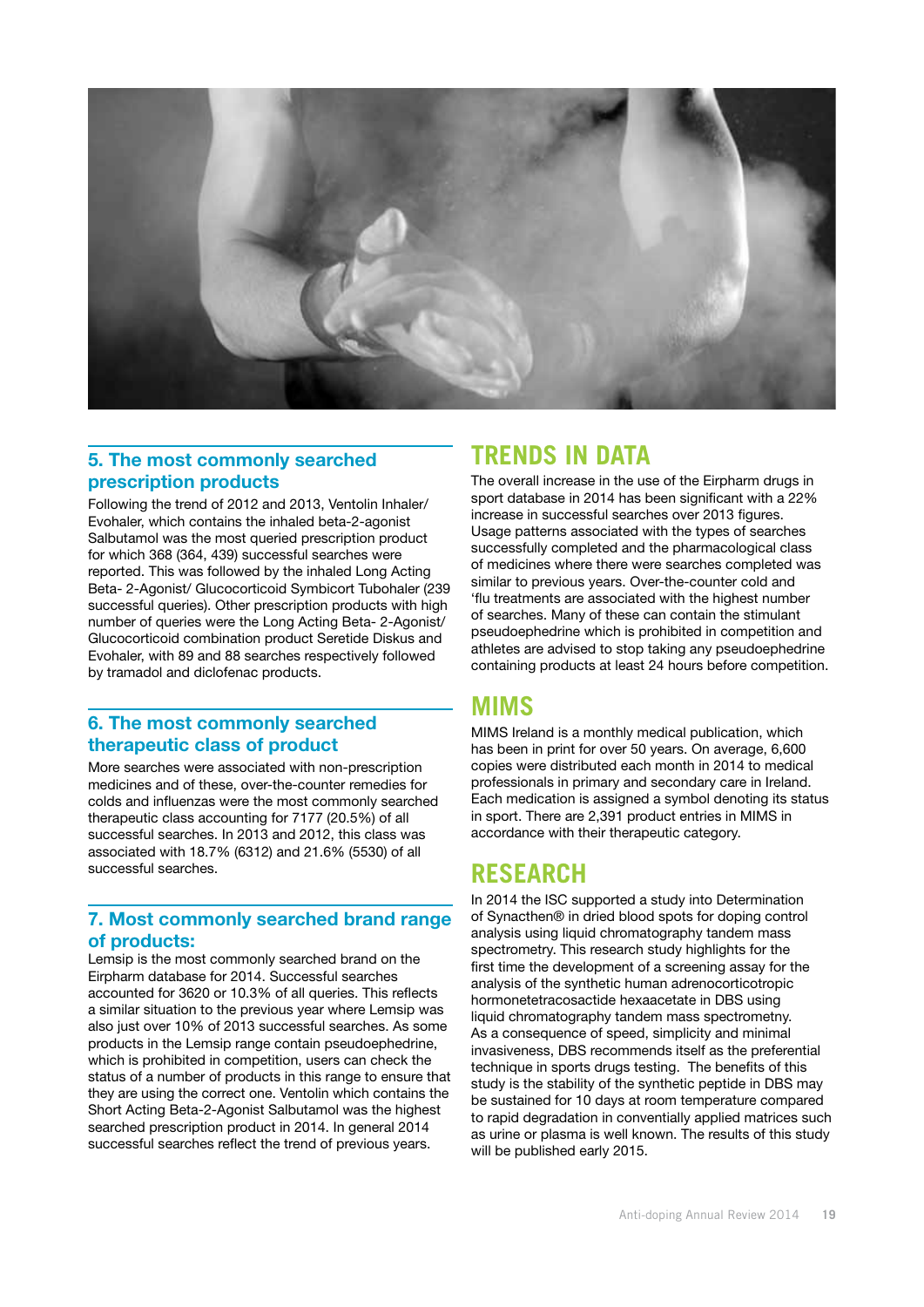## **Administration Highlights for 2014**

### **Sample Collection Personnel**

Sample Collection Personnel Training Days- The annual training day for sample collection personnel day took place on October 11th 2014 and also on November 24th 2014 for those who could not attend the October meeting. 46 sample collection personnel were trained and reaccredited for 2015.

## **Audits**

Internal Audits - An internal audit took place on September 24th 2014 and one minor finding was raised by Deloitte, the ISC's Internal Auditors. This minor finding was corrected immediately as it was minor admin error.

External Audit- On October 24th 2014 the Anti-Doping Unit had our ISO 9001:2008 Surveillance Visit by EQA, our External Auditors. No findings/observations were found during this audit and the auditor remarked that staffs were very committed to the Quality Management System.

### **Sport Ireland Bill**

The Anti-Doping Unit had considerable consultation with the Department of Art, Transport, Tourism and Sport in the drafting of the Sport Ireland Bill in relation to the anti-doping provisions. The draft of the Sport Ireland Bill strengthens the powers of the Sports Council in relation to anti-doping, in particular in the areas of information sharing and intelligence and investigations. It is hoped that the Sport Ireland Bill will be passed into legislation during 2015.

## **Clearinghouse Website**

The Clearinghouse website was redesigned in 2014 to give it a better structure and make it more user-friendly. Several new features were added to include a brand new education and results management section. This new updated website will be launched in 2015.

### **Intelligence**

The Giro d'Italia came to Ireland in May 2014. The Anti Doping Unit worked closely with UK Anti Doping, Customs Revenue and the Health Products Regulatory Authority in preparation for this event. The event allowed the ISC to forge new links with Revenue Customs and our efforts gained the attention of international bodies such as WADA. In late 2014, the Anti-Doping Unit finalised policy documents for the Intelligence programme

#### **Policies and Procedures**

In late 2014, the Anti-Doping Unit finalised policy documents for the Intelligence programme. The Council will formally launch the programme in 2015 with an

emphasis on reporting suspicious activity to the Anti-Doping Unit. The ADU will continue to foster relationships with international and domestic anti-doping partners.

## **Therapeutic Use Exemptions (TUE)**

The Irish Sports Council follows the World Anti-Doping Code International Standard for Therapeutic Use Exemptions (ISTUE). A Therapeutic Use Exemption allows an athlete to use a prohibited substance or method that is included on the WADA Prohibited List, subject to certain defined conditions. Athletes can apply to either the Irish Sports Council or, in the case of an International level athlete, the International Federation. To be eligible for a TUE Certificate of approval, the athlete must have a well-documented medical condition that is supported by relevant and reliable medical data.

## **TUE Committee**

The WADA ISTUE directs that the Irish Sports Council must appoint a TUE Committee (TUEC) to assess TUE applications and issue either a Certificate of Approval or Notification of Refusal as deemed appropriate.

Applications are assessed based on the criteria set out in the WADA International Standard for Therapeutic Use Exemptions.

## **TUE Committee Meeting**

In 2014, the TUE Committee meeting was held on December 4th.There was discussion across a broad range of issues including:

- $\blacktriangleright$  the ISC anti-doping program 2015
- **a** summary of TUE Applications received for 2014
- the WADA Prohibited List and Monitoring Program 2015
- updates from the recent WADA TUE Expert meeting in Paris

## **Therapeutic Use Exemptions**

There were 71 TUE applications in 2014, this was an increase of 8.5% from 2013 (n=65; 2012 n=78) and once again these applications came from a diverse range of sports. Rugby accounted for almost one-third of the TUE applications in 2014, with cycling and athletics the next largest portions, while there were 11 sports represented in the 'other sports' category (Fig 1.1). Yearly TUE application levels are broadly similar to those of 2012 and 2013(Fig 1.2), and TUE applications overall have reduced in total number due to changes implemented on the WADA Prohibited List over the past number of years, the post-test TUE process and the continuing anti-doping education and seminar program operated by the Irish Sports Council.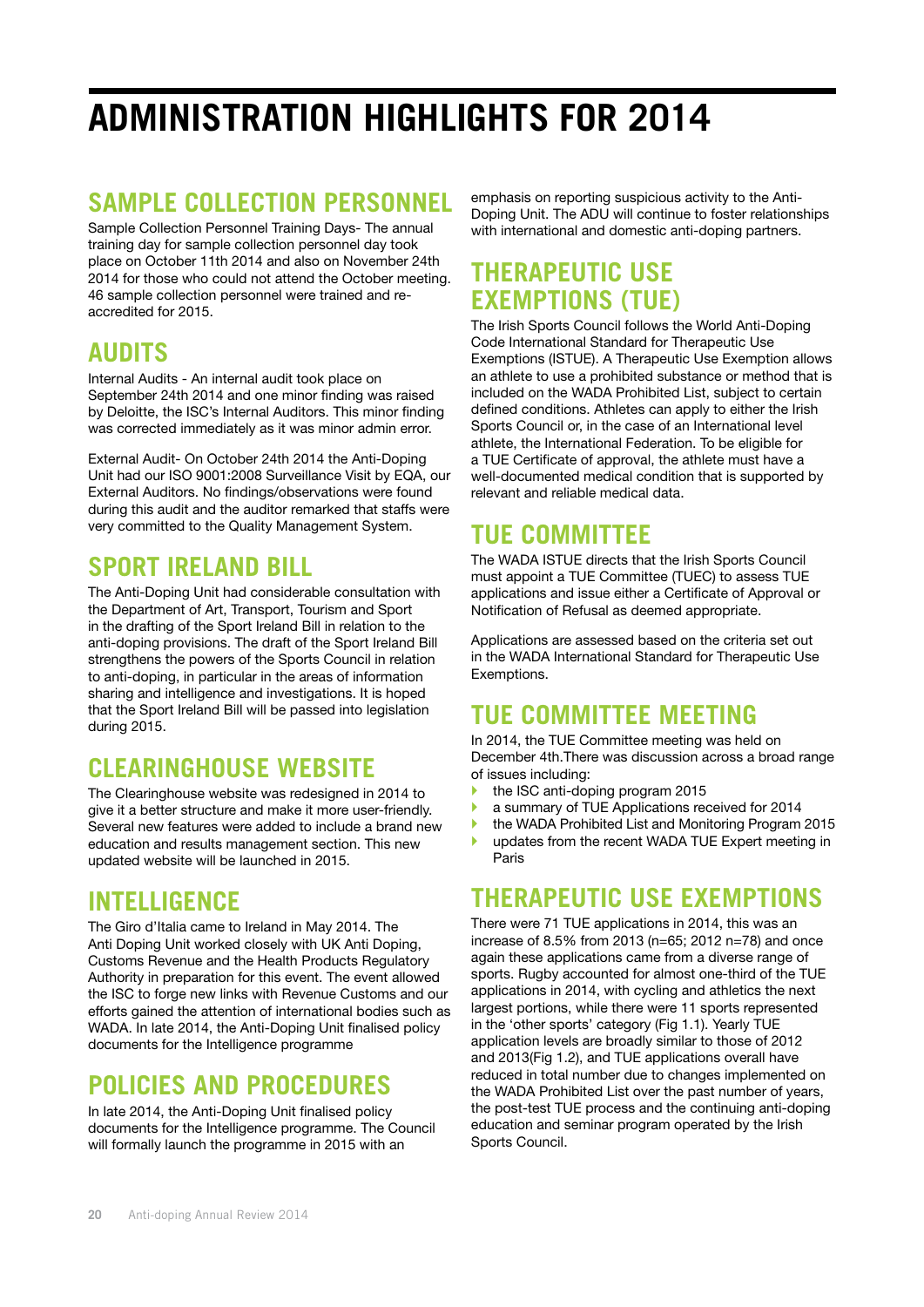





Of the TUE applications made to the Irish Sports Council in 2014, 63.5% (n=45) of TUE applications received were approved by the Therapeutic Use Exemption Committee, while one application was refused (Fig 1.3). A further 25.4% (n=18) were applications that did not require a

TUE. The remainder were not processed as Irish Sports Council TUEs because (a) the Applicant discontinued the medication  $(n=1)$ ; (b) the application needed to be processed by the International Federation (n=1) or (c) the application was incomplete (n=5).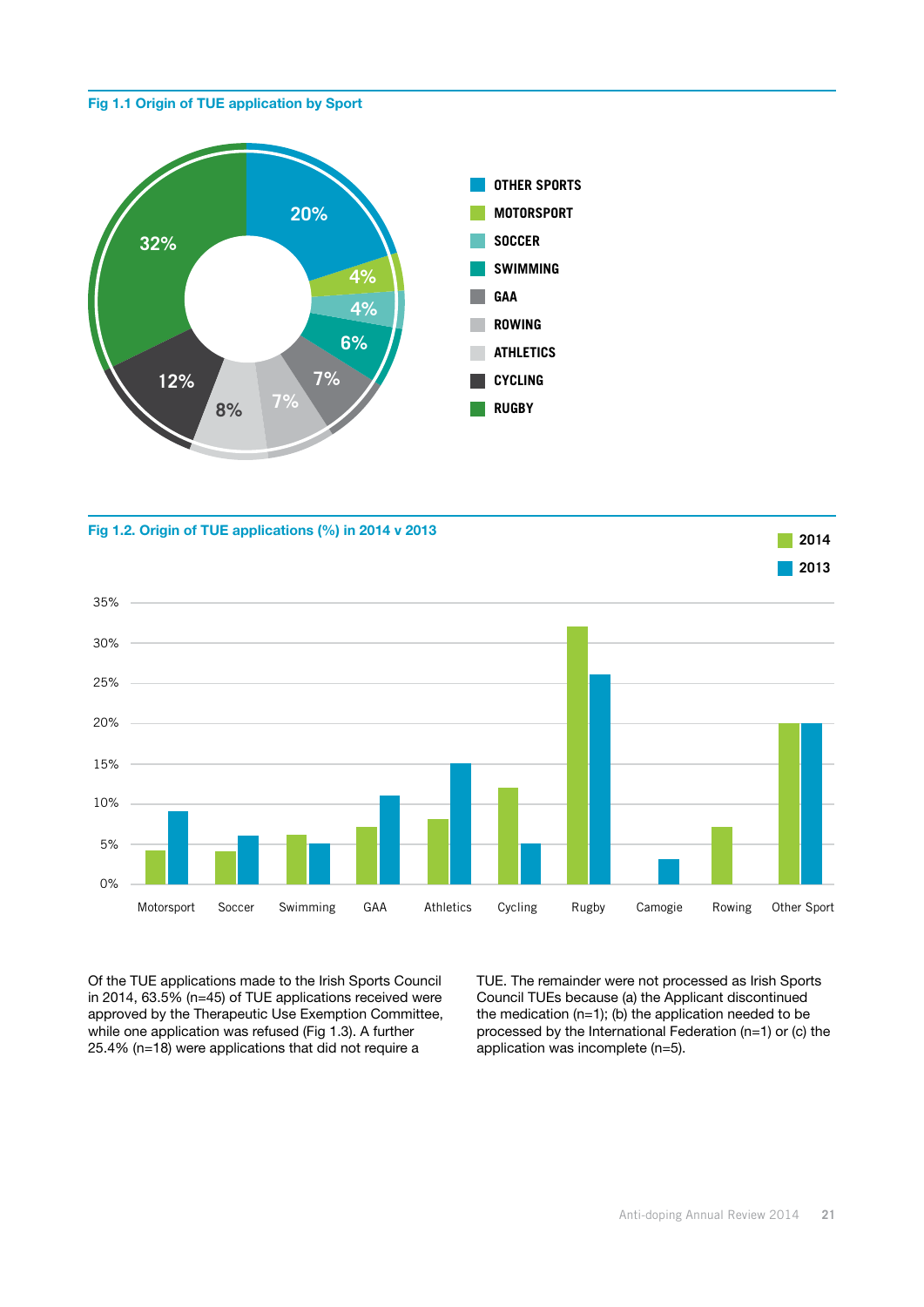#### **Figure 1.3. Outcome of TUE applications as a % of total (2014)**



Athletes and their representatives are urged to familiarise themselves with the TUE Application Process Guidelines available at www.irishsportscouncil.ie/Anti-Doping/Medicines\_TUEs/and also to check the status of their medications using the free 'medication checker app', MIMS, on www.eirpharm.com or www.globaldro.com before completing the TUE Application form.

#### **Drug Enquiries**

The Irish Sports Council continued to engage with members of the public, National Governing Bodies and healthcare professionals to ensure that queries in relation to Drugs in Sport and administration of the Therapeutic Use Exemption Process are effectively addressed. During 2014, the TUE Secretariat was involved in responding to 80 queries via telephone and email. Medicines information is taken from www.eirpharm.com, www.globaldro.com and MIMS Ireland.

| <b>Irish Anti-Doping Rules Implementation</b> |                                                                                                                                                                                                      |  |  |  |
|-----------------------------------------------|------------------------------------------------------------------------------------------------------------------------------------------------------------------------------------------------------|--|--|--|
| January - July 2014                           | Anti-Doping Unit and DAC Beachcroft drafted a number of versions of<br>the IADR to ensure that the draft IADR were in line with the 2015 World<br>Anti-Doping Code and 2015 International Standards. |  |  |  |
| June 12th 2014                                | Executive Summary of IADR presented to the Irish Sports Council                                                                                                                                      |  |  |  |
| June 23rd 2014                                | Executive Summary of IADR presented to the Anti-Doping Committee                                                                                                                                     |  |  |  |
| July 8th -29th 2014                           | Consultation period for stakeholders on the draft Rules.                                                                                                                                             |  |  |  |
| <b>July 8th 2014</b>                          | Sent to WADA to confirm compliance with the World Anti-Doping Code                                                                                                                                   |  |  |  |
| July 31st 2014                                | <b>WADA Feedback received</b>                                                                                                                                                                        |  |  |  |
| August 2014                                   | Anti- Doping Unit and DAC Beachcroft reviewed the IADR in line with<br>feedback received from WADA and stakeholders                                                                                  |  |  |  |
| September 11th 2014                           | Executive Summary of IADR and Draft Version of Rules Presented to<br>Irish Sports Council                                                                                                            |  |  |  |
| September 17th 2014                           | Revised version sent to WADA                                                                                                                                                                         |  |  |  |
| September 30th 2014                           | <b>WADA Feedback received</b>                                                                                                                                                                        |  |  |  |
| October 30th 2014                             | Revised version sent to WADA                                                                                                                                                                         |  |  |  |
| November 11th 2014                            | WADA confirmed that IADR were in compliance with the 2015 World<br>Anti-Doping Code and 2015 International Standards                                                                                 |  |  |  |
| November 18th 2014                            | Anti-Doping Information for NGBs and other stakeholders                                                                                                                                              |  |  |  |
| November 23rd 2014                            | Irish Sport Anti-Doping Disciplinary Panel Training                                                                                                                                                  |  |  |  |
| December 8th 2014                             | Anti-Doping Committee recommends 2015 IADR for Council sign off                                                                                                                                      |  |  |  |
| December 16th 2014                            | Irish Sports Council sign off 2015 IADR                                                                                                                                                              |  |  |  |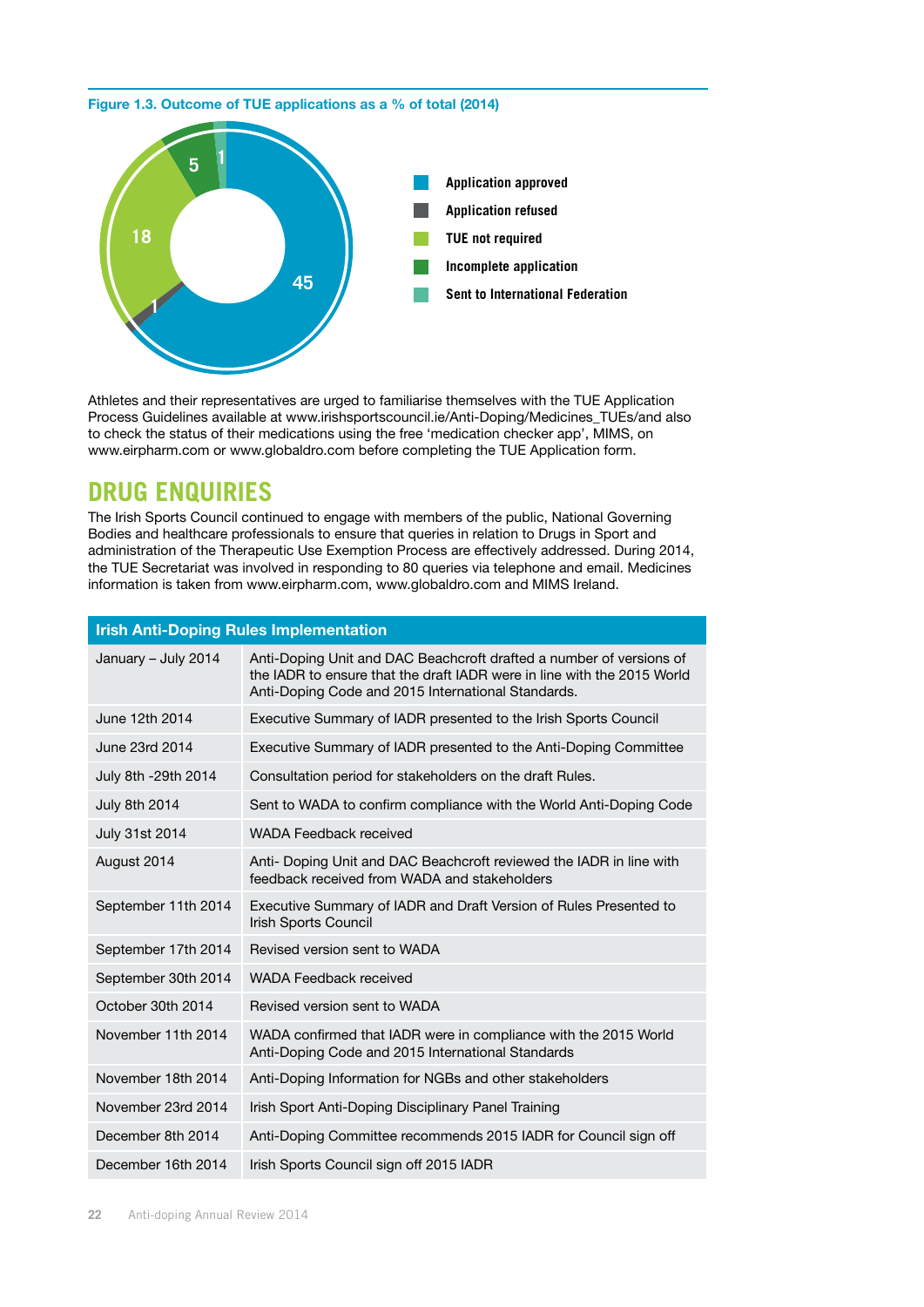## **International Highlights for 2014**



- Minister Leo Varadkar represented the EU at a World Anti-Doping Agency Foundation Board Meeting in Montreal (May 18th). This was the final meeting of the Minister's term on the Foundation Board after 18 months. The position coincided with Ireland's Presidency of the EU. In his role as EU representative the Minister noted work being carried out on data protection matters within the EU, commented on the need for consequences in relation to non-compliance with basic World Anti-Doping Code requirements and in particular thanked WADA for work currently underway to facilitate an IT solution which will be critical to Ireland as well as a number of other countries.
- ▶ The Anti-Doping Unit participated in three WADA hosted webinars, which were to assist stakeholders with the implementation of the 2015 World Anti-Doping Code. The webinars were called "Technical Document for Sport Specific Analysis (for NADOs and RADOs)", "How to Develop and Implement more effective Testing Programs (for NADOs and RADOs)" and "Results Management (for NADOs and RADOs)".
- Kenneth Egan's term on the WADA Athlete Commission finishes at the end this year. The Council re-nominated Kenneth for this Committee but the Council was notified in November that his nomination was unsuccessful.

#### **International Meetings Attended During 2014**

| Meeting with Cologne Lab                                                             | January 15th                   |
|--------------------------------------------------------------------------------------|--------------------------------|
| International Conference on the Implementation of the 2015 WAD Code                  | January 14th-17th              |
| Joint Meeting with USADA/Anti-Doping Switzerland/NADA Germany/UKAD                   | February 19th                  |
| Tackling Doping In Sport Conference                                                  | March 19th -20th               |
| iNADO Workshop and AGM                                                               | March 24th                     |
| WADA Anti-Doping Organisation Symposium                                              | March 25th-26th                |
| <b>WADA Foundation Board Meeting</b>                                                 | May 18th                       |
| Meeting of the Council of Europe's Advisory Group on Education                       | June 18th                      |
| Meeting of the Council of Europe's Advisory Group on Science                         | June 19th                      |
| WADA TUE Symposium                                                                   | October 23rd-24th              |
| $1101D1$ $\Omega$ expressive "Ctimulation of Enthropoisoin and $\Omega$ Utilization" | $O_{ababab}$ $O_{ab}$ $O_{ab}$ |

USADA Symposium "Stimulation of Erythropeiesis and O2 Utilization" Controller 3rd-6th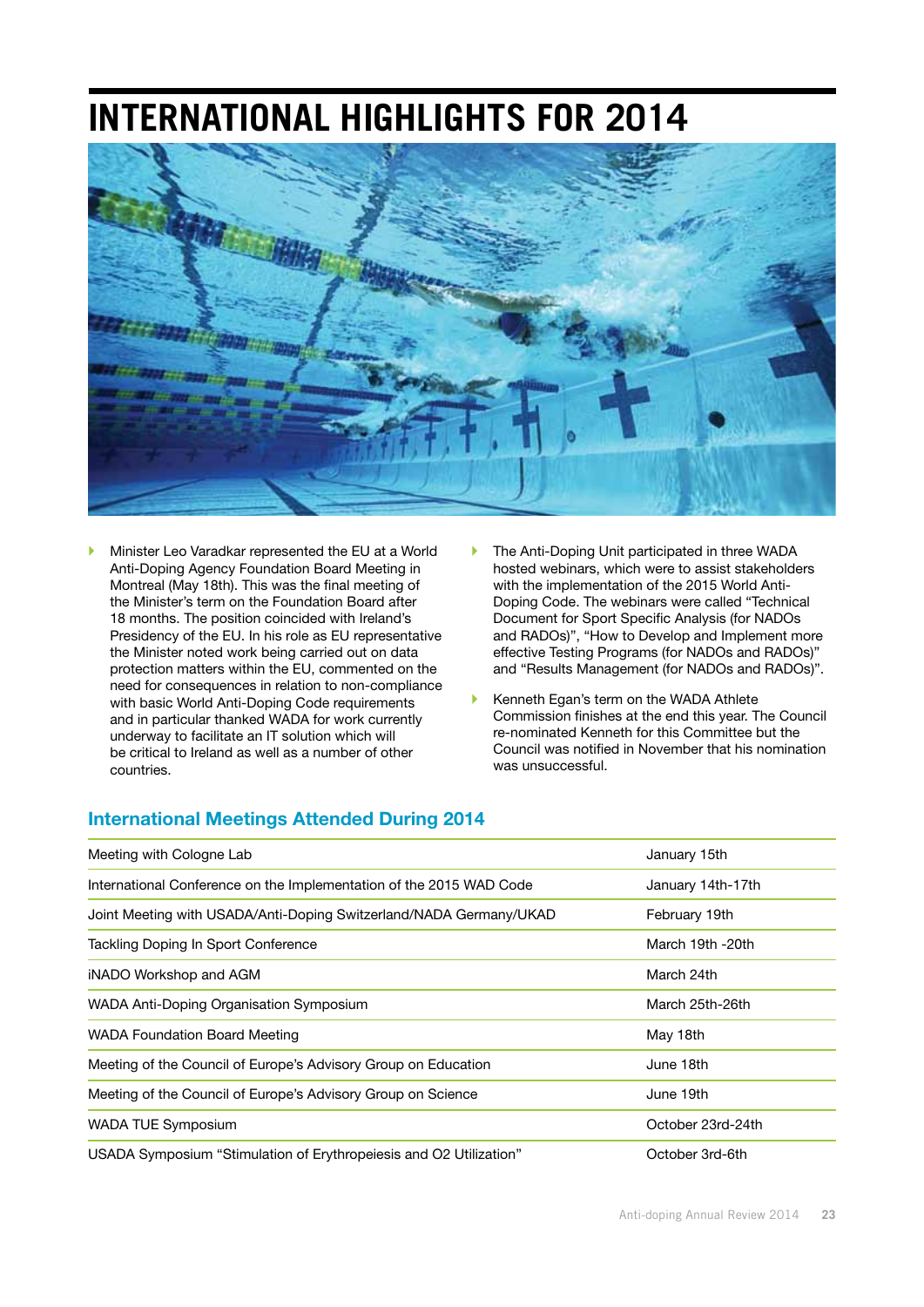## **The Year Ahead**



### **Testing**

The Irish Sports Council will continue to apply innovative approaches to the testing programme and in 2015 will further involve the use of information gathered through intelligence. The focus will again be on more strategic intelligence lead testing.

The testing programme will be further developed by the use of the Council's Test Distribution Plan and will be continued to be developed in line with the revised International Standard for Testing and Intelligence which comes into force on January 1st 2015. The ISC will implement WADA's Technical Document for Sport Specific Analysis (TDSSA).

### **Education and Research**

The focus for 2015 will be to further empower the NGBs to become more self-sufficient regarding their own anti-doping education programmes. This will be facilitated by rolling out a tutor training programme to NGB's to empower them to deliver anti-doping education to their members. This programme will include new education material that tutors can use to deliver education. The ISC will also work to develop some E-learning material.

The ISC will hope to continue to engage new stakeholders such

as various third level education institutions that deliver coaching education to include anti-doping in their coaching education programmes.

The ISC will work to strengthen the downloadable resources available to all NGBs through the use of the clearinghouse website. The ADU, in conjunction with Sport Northern Ireland, will roll-out a programme to assist NGBs to develop an antidoping education strategy which will include key measurable, in-line with new compliance requirements. Additionally, the ISC will continue to develop its information and education programmes through both traditional and digital means.

The ISC also plan to engage with the health and leisure industry to promote a clean gym policy. This will involve including anti-doping in the health and fitness industry education programmes, including anti-doping into compliance within the health and fitness industry and rolling out a clean gym campaign.

The Irish Sports Council will continue to use research to inform its programme development in 2014. This will be done through collaboration with National and International Research, Anti-Doping and Government Agencies that are concerned with the fight against doping.

### **Administration**

The ISC will review the Clearinghouse website for NGBs and IFs to make it more user friendly and add easier access to negative results of athletes and also add an educational section for NGBS to access educational material including presentations etc.

The ISC will also strive to maintain our ISO accreditation and continue to follow policies and procedures to uphold the integrity of our testing programme.

## **International**

The ISC will continue to contribute to the field of anti-doping at an international level. The ISC will also actively contribute to the global antidoping fight by participating in the EU Anti-Doping Expert Group as well as the Institute of National Anti-Doping Organisations.

## **Intelligence**

The Council will formally launch the Intelligence programme in 2015. Part of that launch will include the announcement of an online submission form for reporting suspicious activity to the Anti-Doping Unit. The ADU will also continue to foster relationships with international and domestic anti-doping partners.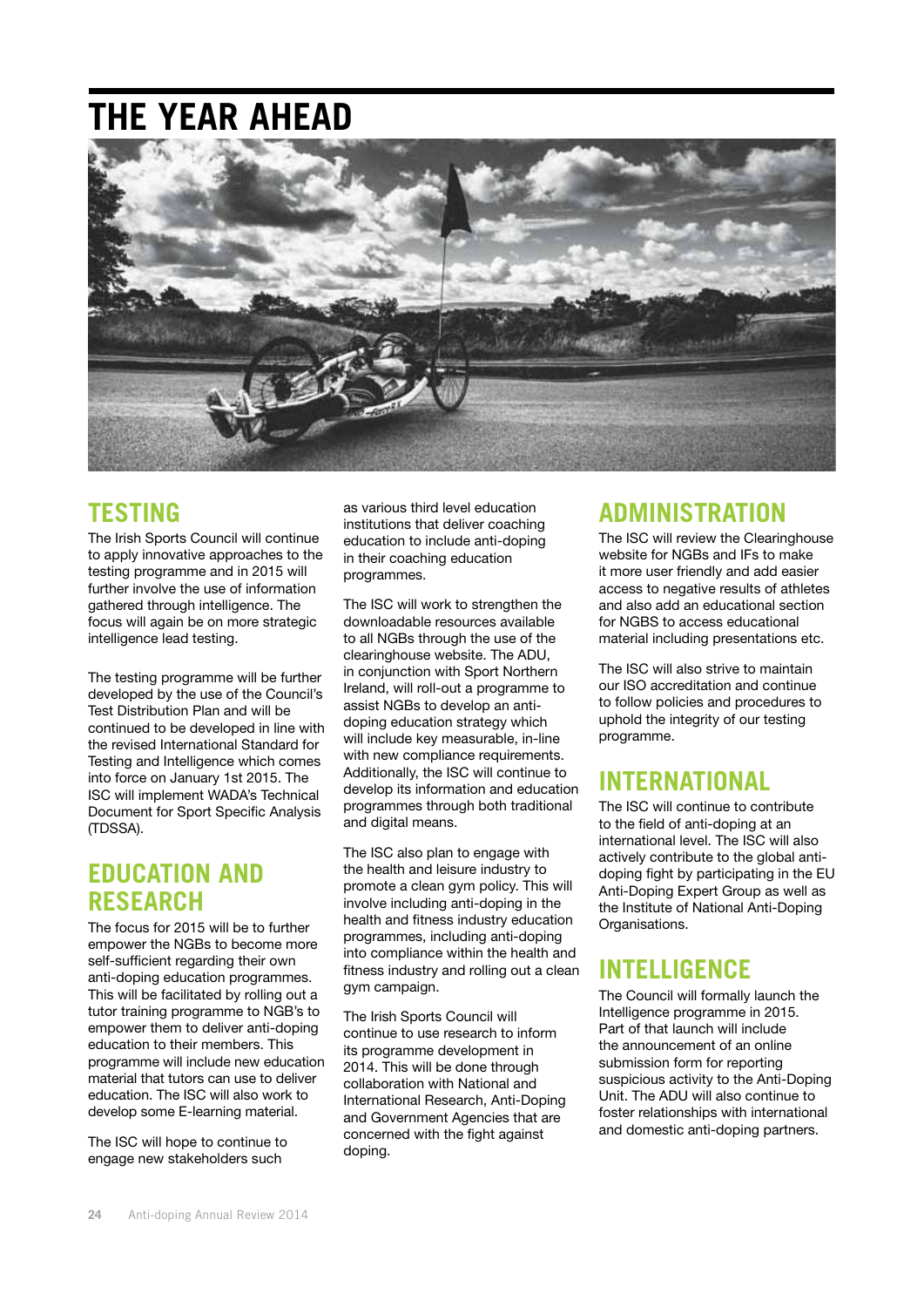## **APPENDIX**

## **Appendix 1 - Anti-Doping Rule Violations 2014**

| <b>Sport</b> | ln / OOCT         | <b>Rule</b><br><b>Violated</b> | Substance                   | <b>Substance</b><br><b>Category</b> | <b>Sanctions</b> |
|--------------|-------------------|--------------------------------|-----------------------------|-------------------------------------|------------------|
| Motorcycling | In<br>Competition | IADR 2.1                       | Methylecgonine<br>(cocaine) | S6.Stimulants                       | 2 years          |

#### **Pending Cases**

| <b>Sport</b> | In / OOCT          | <b>Rule</b><br><b>Violated</b> | <b>Substance</b> | <b>Substance</b><br><b>Category</b>                                                                 | <b>Sanctions</b> |
|--------------|--------------------|--------------------------------|------------------|-----------------------------------------------------------------------------------------------------|------------------|
|              | In.<br>Competition | <b>IADR 2.1</b>                | Clenbuterol      | S1. Anabolic<br>Agents                                                                              | pending          |
|              | OOC                | <b>IADR 2.1</b>                | Erythropoietin   | S <sub>2</sub> . Peptide<br>Hormines,<br>Growth<br>Hormones<br>Factors and<br>Related<br>Substances | pending          |

## **Appendix 2 - Costs of the Programme**

| <b>Expenditure Heading</b>    | <b>2013 Cost</b> |     | <b>2014 Cost</b> |     |  |
|-------------------------------|------------------|-----|------------------|-----|--|
| Testing                       | 659,064          | (1) | 756,336          | (1) |  |
| <b>Education and Research</b> | 49,462           | (2) | 44.331           | (2) |  |
| Salaries                      | 185,561          | (3) | 189,314          | (3) |  |
| <b>Other Costs</b>            | 354,689          | (4) | 543,154          | (4) |  |
| Total                         | 1,228,776        |     | 1,533,143        |     |  |
| Income from Testing           | 78,384           |     | 83,085           |     |  |

1. Includes the cost of sample collection, transportation, laboratory analysis contracts, mobile unit costs and the in-house testing programme.

2. Includes direct education and research costs associated with the programme

3. Gross salary costs, including Employers PRSI of the four staff members of the Anti-Doping Unit.

4. Includes legal advice associated with the programme, consultancy fees, travel and subsistence, advertising, printing, insurance and other related costs in administering the programme.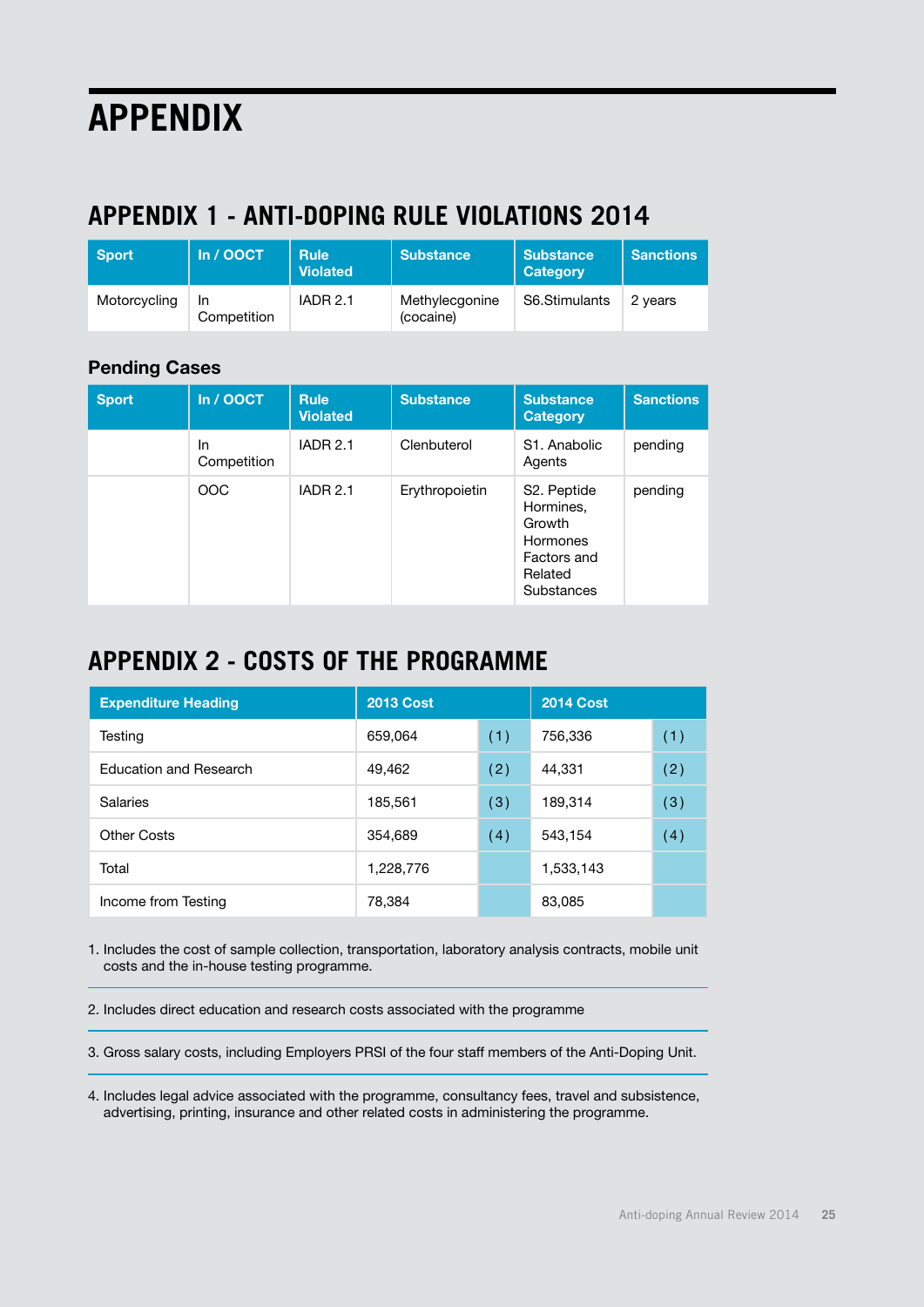## **Appendix 3 - Most commonly searched brand range of products:**

| <b>Non-Prescription Products</b> |                                                                                                                                     |      |      |      |      |  |
|----------------------------------|-------------------------------------------------------------------------------------------------------------------------------------|------|------|------|------|--|
| <b>Brand</b>                     | Type of products in range                                                                                                           | 2014 | 2013 | 2012 | 2011 |  |
| Lemsip                           | Paracetamol-based range of<br>products for symptomatic relief<br>of colds, influenza, coughs                                        | 3620 | 2910 | 2534 | 1251 |  |
| <b>Nurofen</b>                   | Ibuprofen based range of anti-<br>inflammatory and cold and<br>influenza products                                                   | 2337 | 1876 | 1859 | 1952 |  |
| Benylin                          | Range of products used for<br>symptomatic relief of coughs,<br>colds and influenzas.                                                | 1433 | 1058 | 996  | 879  |  |
| Panadol                          | Paracetamol-based range<br>for colds, influenza, pain,<br>temperature                                                               | 992  | 938  | 787  | 644  |  |
| Sudafed                          | Range of decongestants<br>with tablet and liquid<br>pseudoephedrine and a nasal<br>spray containing Xylometazoline<br>Hydrochloride | 644  | 691  | 629  | 520  |  |

| <b>Prescription Products</b> |                                               |      |      |      |      |  |
|------------------------------|-----------------------------------------------|------|------|------|------|--|
| <b>Brand</b>                 | <b>Therapeutic class</b>                      | 2014 | 2013 | 2012 | 2011 |  |
| Ventolin                     | Beta-2-agonist, primarily inhaled<br>products | 716  | 441  | 635  | 731  |  |
| Difene                       | Non-steroidal anti-inflammatory               | 501  | 442  | 407  | 469  |  |

#### **Most commonly searched brand range of products:**

Lemsip is the most commonly searched brand on the Eirpharm database for 2014. Successful searches accounted for 3620 or 10.3% of all queries. This reflects a similar situation to the previous year where Lemsip was also just over 10% of 2013 successful searches. As some products in the Lemsip range contain pseudoephedrine, which is prohibited in competition, users can check the status of a number of products in this range to ensure that they are using the correct one. Ventolin which contains the Short Acting Beta-2-Agonist Salbutamol was the highest searched prescription product in 2014. In general 2014 successful searches reflect the trend of previous years.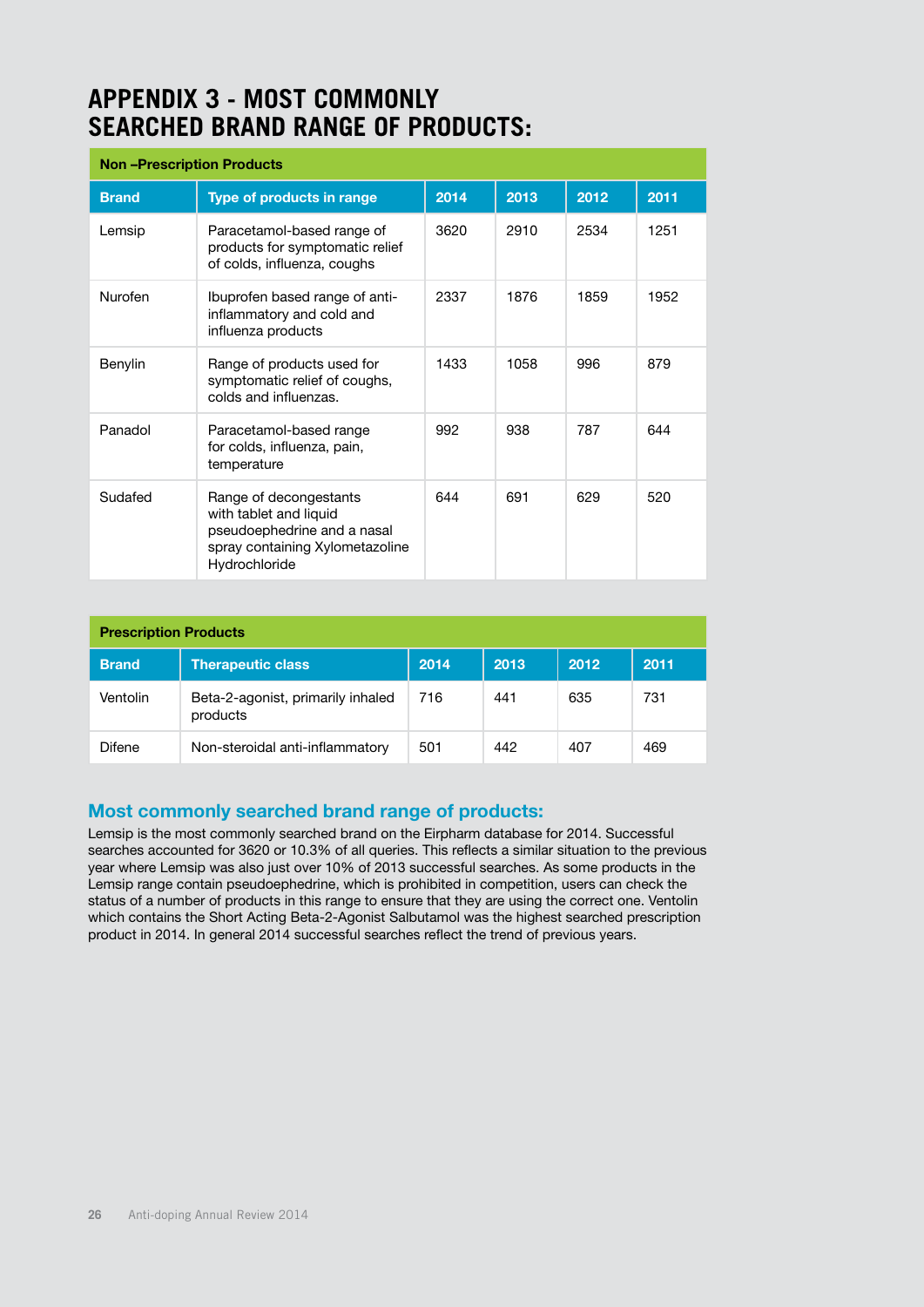## **Appendix 4 - Eirpharm Search Details and Statistics**

| <b>Status in Sport</b>                                       | No of<br><b>successful</b><br>searches<br>2014 | 2014 % | 2013  | 2012  | 2011  |
|--------------------------------------------------------------|------------------------------------------------|--------|-------|-------|-------|
| Permitted                                                    | 28415                                          | 81.16  | 80.63 | 79.84 | 78.23 |
| Prohibited in-Competition only                               | 3942                                           | 11.26  | 11.57 | 10.91 | 11.28 |
| Prohibited                                                   | 826                                            | 2.36   | 2.80  | 3.51  | 4.46  |
| Restricted-Inhaled Salbutamol                                | 1056                                           | 3.02   | 2.85  | 3.14  | 3.98  |
| <b>Restricted-Inhaled Formoterol</b>                         | 270                                            | 0.77   | 0.66  | 0.83  | 0.07  |
| Prohibited in-Competition or<br>Permitted (depends on route) | 126                                            | 0.36   | 0.39  | 0.54  | 0.59  |
| <b>Restricted-Inhaled Salmeterol</b>                         | 193                                            | 0.55   | 0.52  | 0.52  | 0.74  |
| Prohibited in specific sports                                | 105                                            | 0.30   | 0.33  | 0.42  | 0.42  |
| Prohibited in men only                                       | 74                                             | 0.21   | 0.26  | 0.28  | 0.22  |

The trend for 2014 was very similar to previous years with medications permitted to be used in sport at all times, accounting for about 80% of successful searches. This category has increased slightly over the years. Medicines that are prohibited in-competition only remain on about 11%. Prohibited Medicines are reducing from 4.45% of all successful searches in 2011 to 2.36% in 2014. This reflects that more slightly medicines are permitted in 2014 than 2011. Salbutamol, Formoterol and Salmeterol, which are beta-2-agonists only restricted at higher inhalation doses and by noninhaled routes, accounted for 4.34% of results in 2014.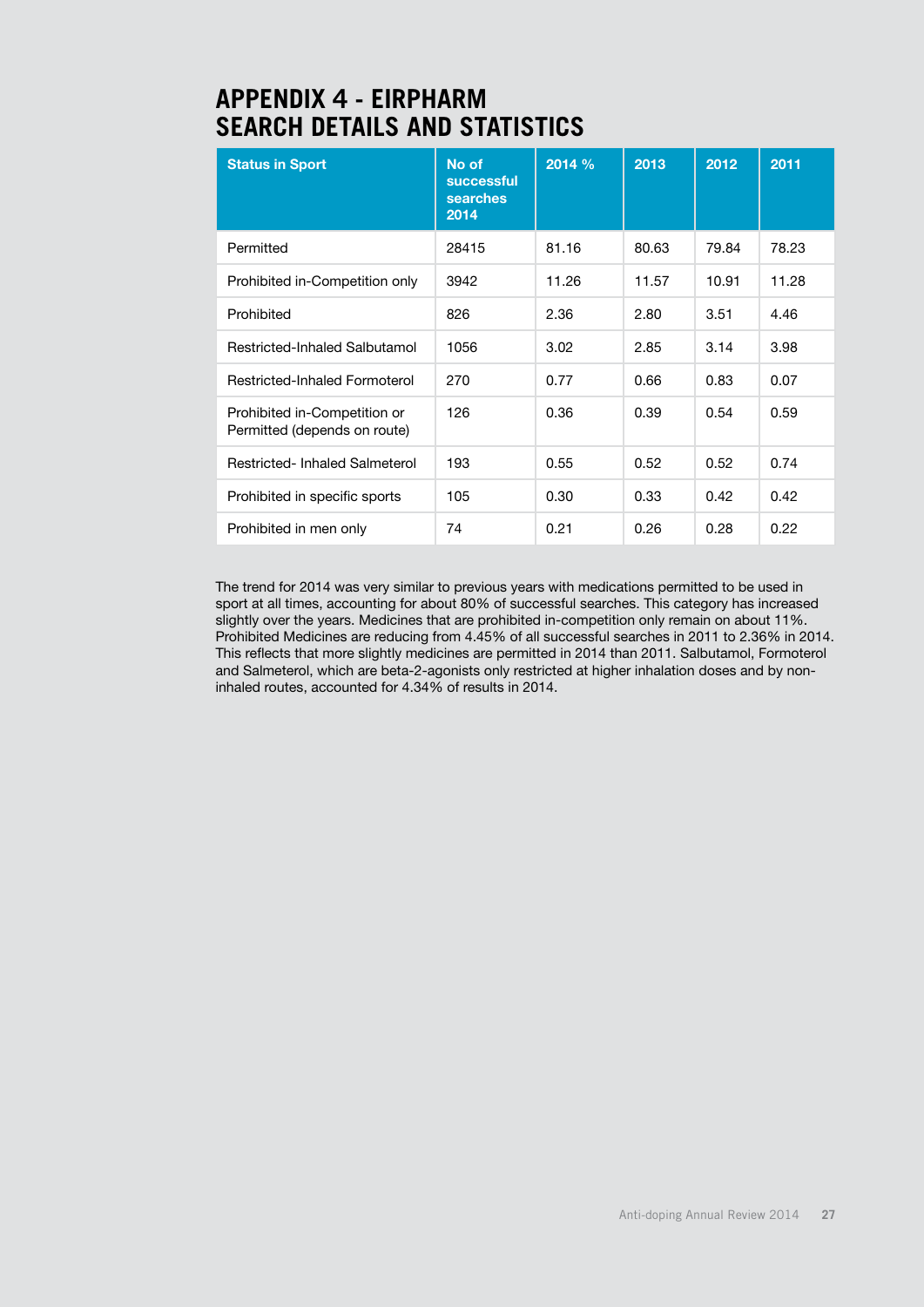## **Appendix 5- Searches based on time of Year**

All months in 2014 had over 2000 successful searches. August (3,837 searches) followed by March (3,550 searches) were the busiest months.



| NO of successful searches each month |       |       |       |       |  |
|--------------------------------------|-------|-------|-------|-------|--|
| <b>Month</b>                         | 2014  | 2013  | 2012  | 2011  |  |
| January                              | 2674  | 2497  | 2791  | 613   |  |
| February                             | 3348  | 3115  | 2745  | 1043  |  |
| March                                | 3554  | 2774  | 2596  | 1074  |  |
| April                                | 3035  | 2055  | 2426  | 1217  |  |
| May                                  | 2911  | 1736  | 1856  | 6670  |  |
| June                                 | 2783  | 1667  | 2188  | 3034  |  |
| July                                 | 2627  | 3808  | 3620  | 2387  |  |
| August                               | 3837  | 2936  | 2629  | 2051  |  |
| September                            | 2624  | 2418  | 2581  | 1565  |  |
| October                              | 2735  | 1656  | 1869  | 1394  |  |
| November                             | 2746  | 2127  | 2082  | 3628  |  |
| December                             | 2135  | 1714  | 1831  | 1754  |  |
| <b>Annual total</b>                  | 35009 | 28503 | 29214 | 26430 |  |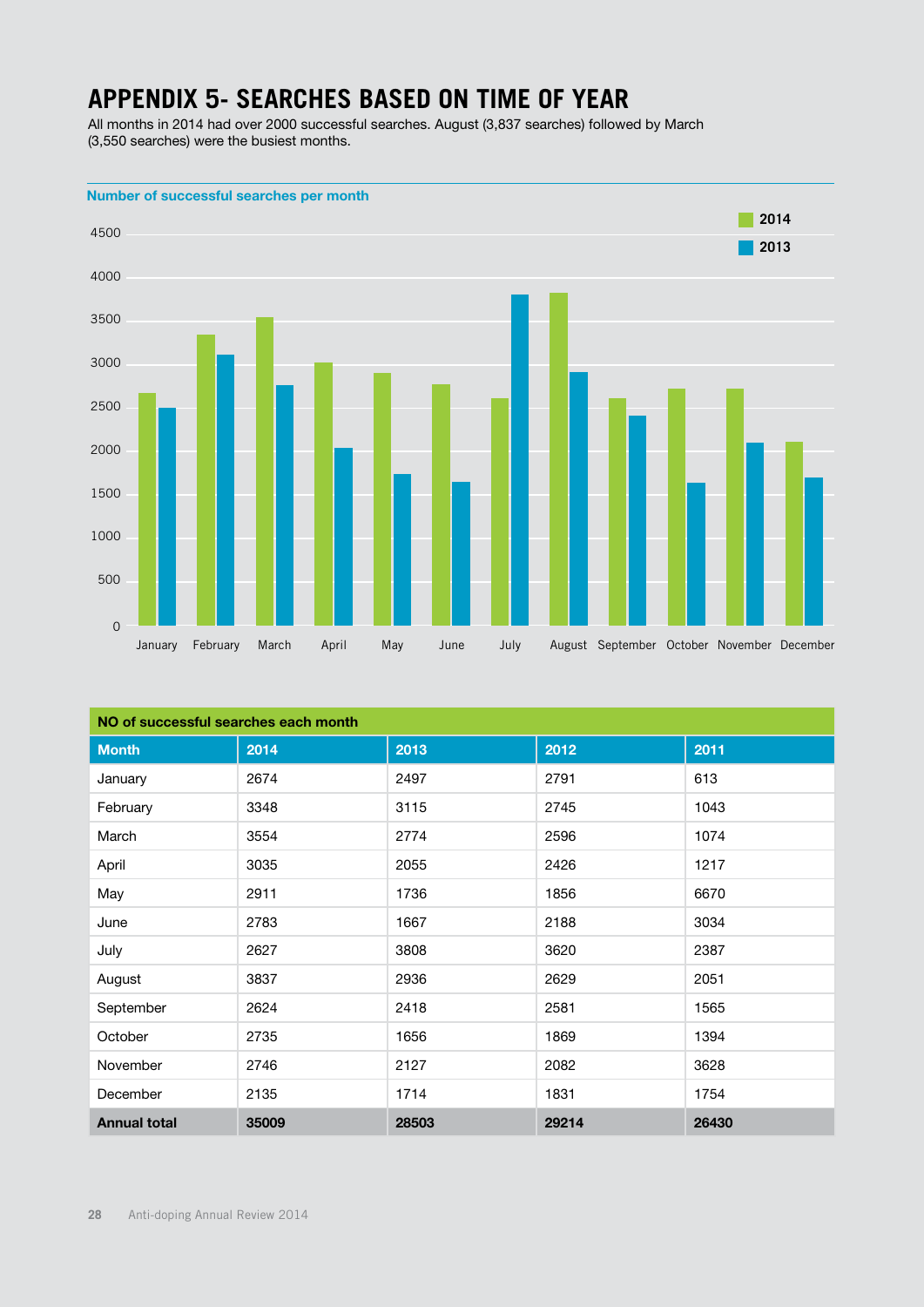## **Definitions**

Under the Irish Sports Council testing programme, the majority of testing is undertaken as part of the National Testing Programme. The main objective of the testing programme is Direct Detection and Indirect Detection.

#### **Direct Detection:**

A urine or blood sample is analysed to detect prohibited substances or the use of prohibited methods (such as a blood transfusion). If the threshold of a prohibited substance is exceeded or any illegal manipulation detected, sanctions are imposed.

#### **Indirect Detection:**

The Athlete Biological Passport is an indirect method of detection. The focus is on the effect of prohibited substances/methods on the body. An athlete's use of doping substances or methods can be identified by analysing his/ her biological parameters and comparing a number of samples over a period of time. The Athlete Biological Passport is currently only being applied to certain sports in Ireland.

Indirect detection is more effective than direct detection because the effects on the body of using prohibited substances, as measured through the biological parameters, remain for a lot longer than the period during which it is possible to discover traces of the substances in the body, (i.e. after the substance is no longer in your body, the effect will still be seen on the biological profile). The Anti-Doping Unit has increased the number of tests for indirect detection.

#### **Registered Testing Pool**

In 2014 the Council had approximately 128 athletes in our Registered Testing Pool (RTP). These athletes are subject to out of competition testing and are required to return a Whereabouts Filing every quarter. This information is critical for the

successful implementation of a no advance notice out-of-competition testing programme and failure to comply with the requirement has serious consequences for an athlete.

#### **Whereabouts Failures**

The Irish Anti-Doping Rules state that an Athlete shall be deemed to have committed an anti-doping rule violation under Article 2.4 if he or she commits a total of three (3) Whereabouts Failures, which may be any combination of Filing Failures and/or Missed Tests adding up to three (3) in total, within any eighteen (18) month period\*, irrespective of which Anti-Doping Organisation has declared each of the Whereabouts Failures in question.

#### *\* (12 months from the 1st of January 2015)*

#### **Filing Failure:**

"A failure by an Athlete to make a Whereabouts Filing in accordance with these Rules".

#### **Missed Test:**

"A failure by the Athlete to be available for testing at the location and time specified in the sixty (60) minute timeslot identified in his or her Whereabouts Filing for the day in question".

#### **An Unsuccessful Attempt:**

Is where an attempt is made to locate an athlete for testing, but they are not at the location specified on their whereabouts filing. Where the attempt is made outside of the specified 60 minute timeslot, it is recorded as an unsuccessful attempt, rather than a missed test and is not recorded as a Whereabouts Failure.

Anti-doping Annual Review 2014 **29**